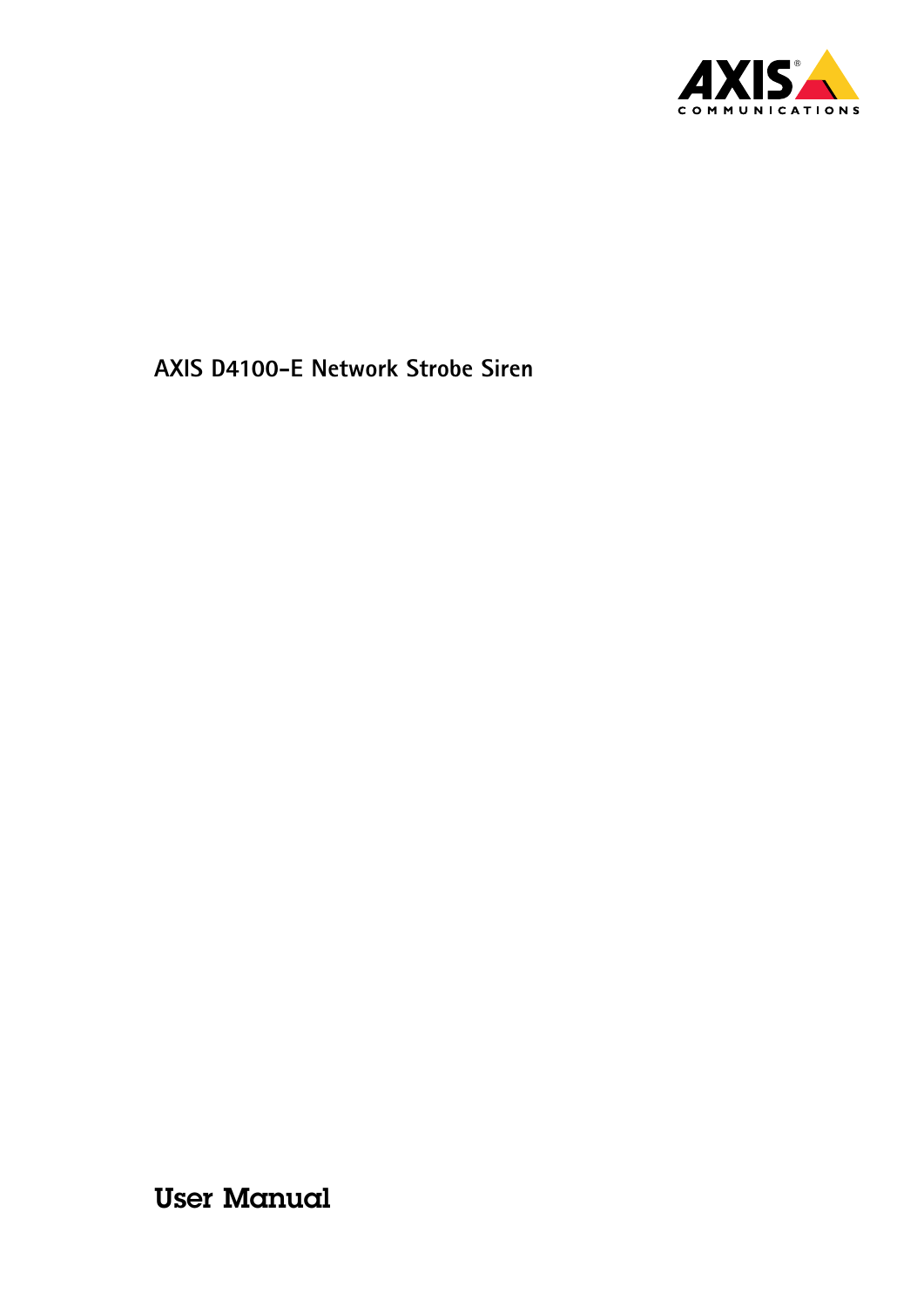# Table of Contents

| Installation<br>3                                                                                 |
|---------------------------------------------------------------------------------------------------|
| $\overline{4}$<br>Get started                                                                     |
| 4                                                                                                 |
| $\overline{4}$                                                                                    |
| 5                                                                                                 |
| 6                                                                                                 |
| $\overline{6}$<br>Turn off maintenance mode after installing the siren                            |
| 6                                                                                                 |
| $\overline{6}$<br>Configure a profile                                                             |
| 6                                                                                                 |
| $\overline{7}$                                                                                    |
| 12                                                                                                |
| 12                                                                                                |
| 12                                                                                                |
| 13                                                                                                |
| 14                                                                                                |
| 14                                                                                                |
| 27                                                                                                |
| 29                                                                                                |
| 29                                                                                                |
| 29                                                                                                |
| 29<br><b>Buttons</b>                                                                              |
| 29                                                                                                |
| 30                                                                                                |
| 31                                                                                                |
| 33                                                                                                |
| 34                                                                                                |
| 34                                                                                                |
| Reset to factory default settings<br>Firmware options<br>Check the current firmware version<br>34 |
| 34                                                                                                |
| 34                                                                                                |
| 35                                                                                                |
| 36                                                                                                |
| 36                                                                                                |
|                                                                                                   |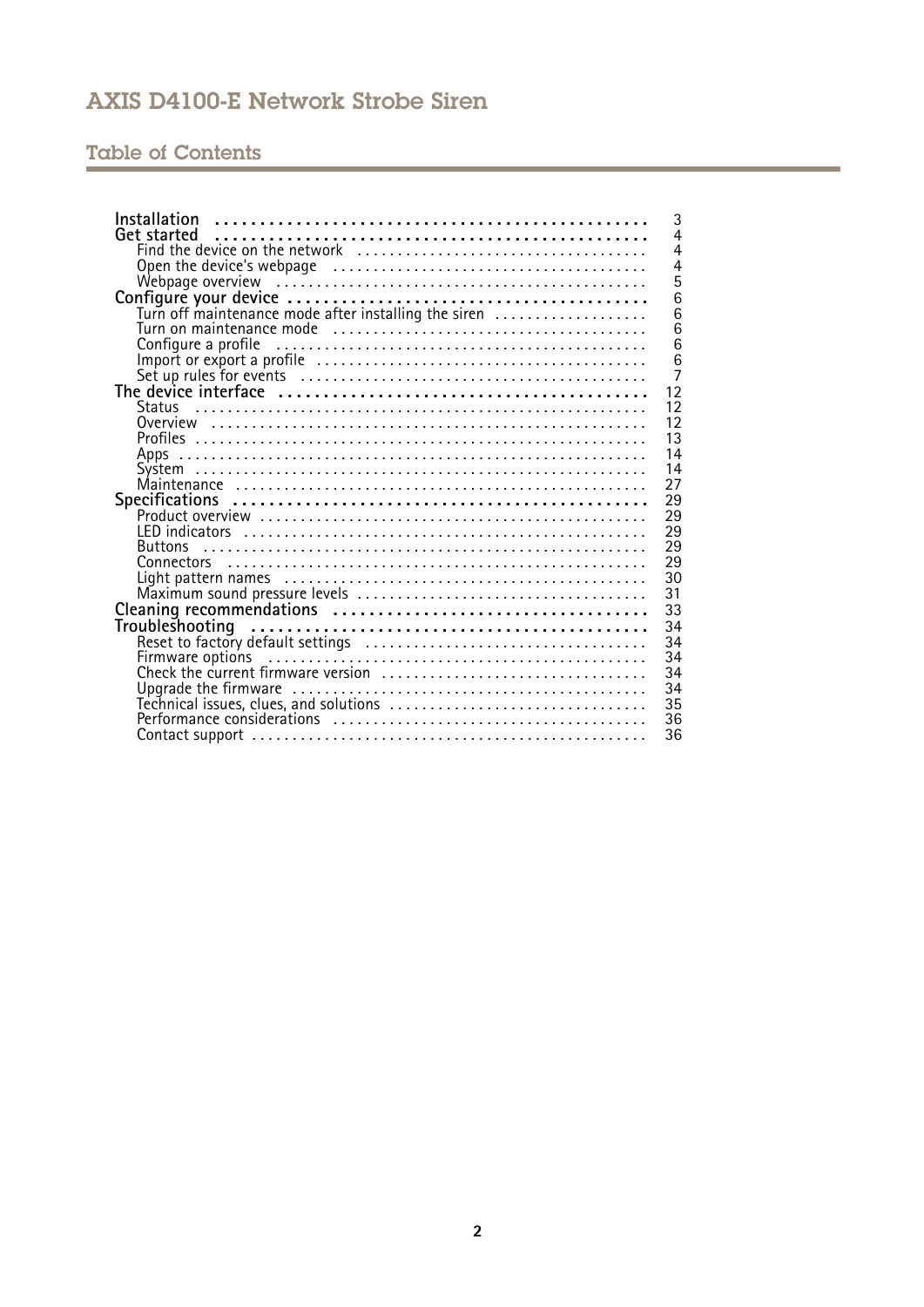# <span id="page-2-0"></span>Installation

# Installation

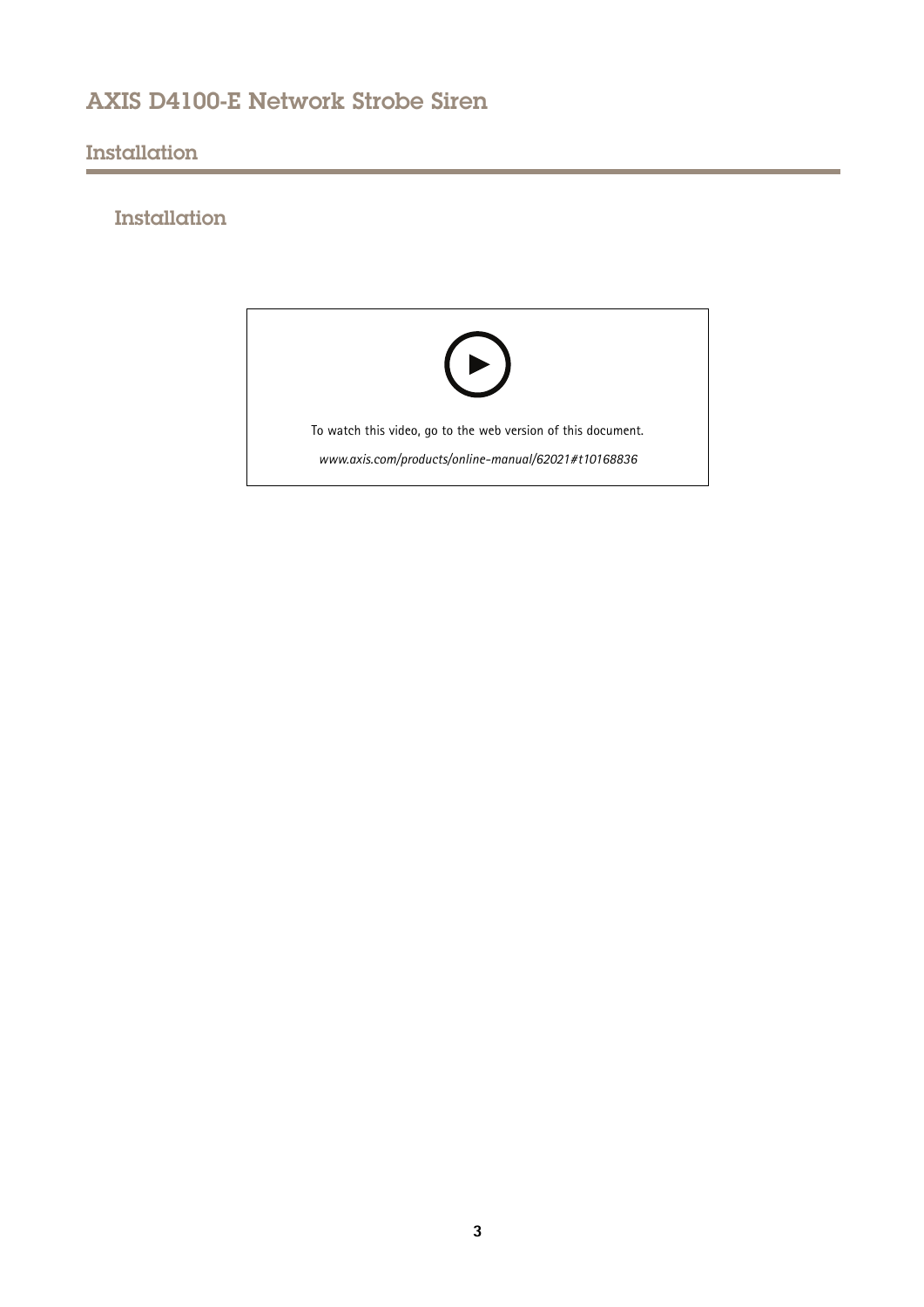## <span id="page-3-0"></span>Get started

## Get started

### **WARNING**

Flashing or flickering lights can trigger seizures in persons with photosensitive epilepsy.

### **Find the device on the network**

To find Axis devices on the network and assign them IP addresses in Windows®, use AXIS IP Utility or AXIS Device Manager. Both applications are free and can be downloaded from *[axis.com/support](https://www.axis.com/support)*.

For more information about how to find and assign IP addresses, go to *How to [assign](https://www.axis.com/products/online-manual/i90000) an IP address and access your device*.

### **Browser support**

You can use the device with the following browsers:

|                         | Chrome™      | Firefox <sup>®</sup> | $Edge^{TM}$ | Safari <sup>®</sup> |
|-------------------------|--------------|----------------------|-------------|---------------------|
| Windows®                | recommended  | recommended          |             |                     |
| $macOS^*$               | recommended  | recommended          |             |                     |
| Linux®                  | recommended  | recommended          |             |                     |
| Other operating systems | $\checkmark$ |                      |             |                     |

\*To use AXIS OS web interface with iOS 15 or iPadOS 15, go to Settings > Safari > Advanced > Experimental Features and disable *NSURLSession Websocket.*

### **Open the device's webpage**

1. Open <sup>a</sup> browser and enter the IP address or host name of the Axis device.

If you do not know the IP address, use AXIS IP Utility or AXIS Device Manager to find the device on the network.

2. Enter the username and password. If you access the device for the first time, you must set the root password. See *Set <sup>a</sup> new password for the root account on page <sup>4</sup>* .

### **Set <sup>a</sup> new password for the root account**

The default administrator username is root. There's no default password for the root account. You set <sup>a</sup> password the first time you log in to the device.

If you lose the password for the root account, go to *Reset to factory default [settings](#page-33-0) on page [34](#page-33-0)* and follow the instructions.

- 1. Type <sup>a</sup> password. Follow the instructions about secure passwords. See *Secure passwords on page <sup>4</sup>* .
- 2. Retype the password to confirm the spelling.
- 3. Click **Create login**. The password has now been configured.

#### **Secure passwords**

#### Important

Axis devices send the initially set password in clear text over the network. To protect your device after the first login, set up <sup>a</sup> secure and encrypted HTTPS connection and then change the password.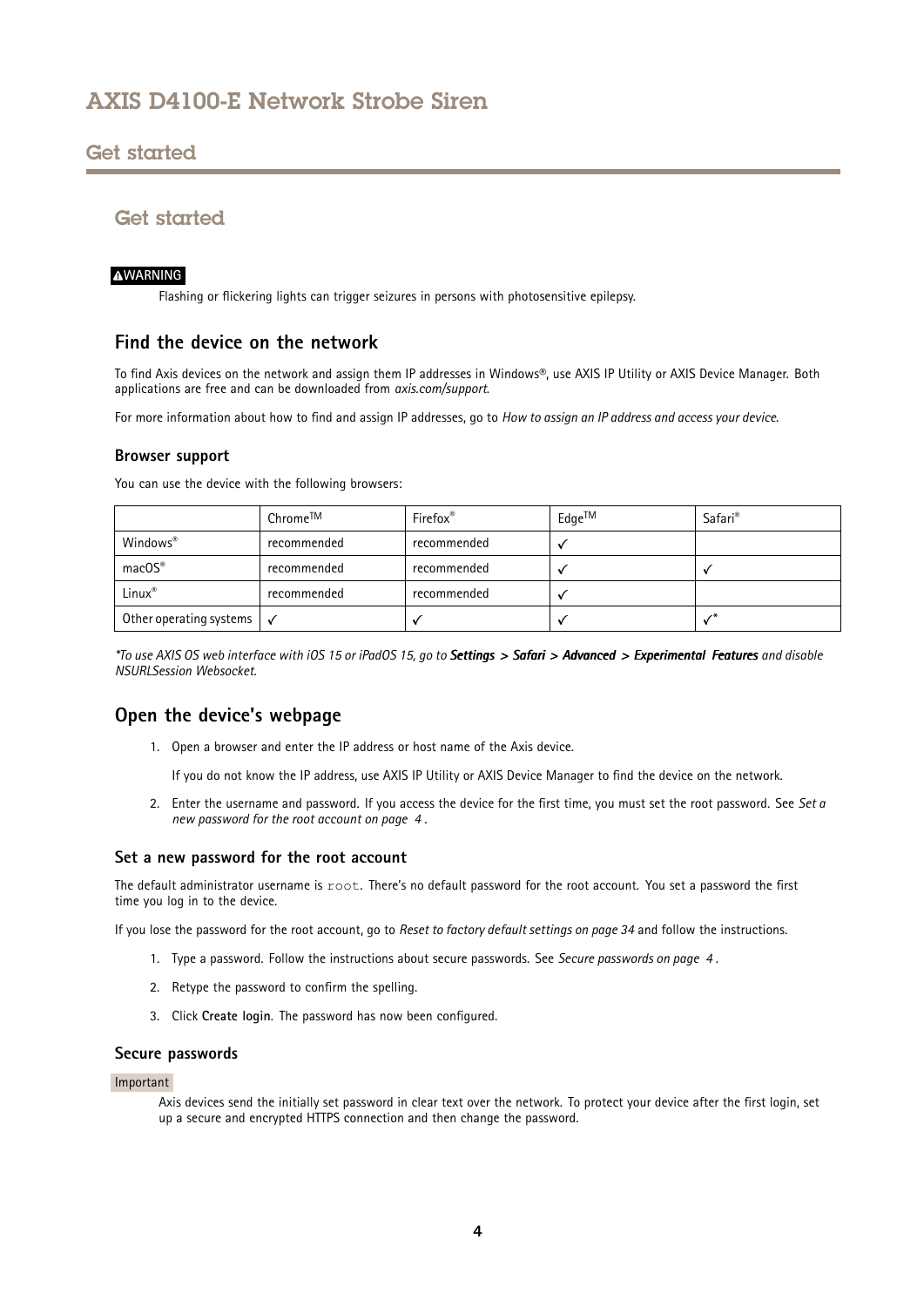## <span id="page-4-0"></span>Get started

The device password is the primary protection for your data and services. Axis devices do not impose <sup>a</sup> password policy as they may be used in various types of installations.

To protect your data we strongly recommend that you:

- Use <sup>a</sup> password with at least 8 characters, preferably created by <sup>a</sup> password generator.
- Don't expose the password.
- Change the password at <sup>a</sup> recurring interval, at least once <sup>a</sup> year.

# **Webpage overview**

This video gives you an overview of the device interface.



*Axis device web interface*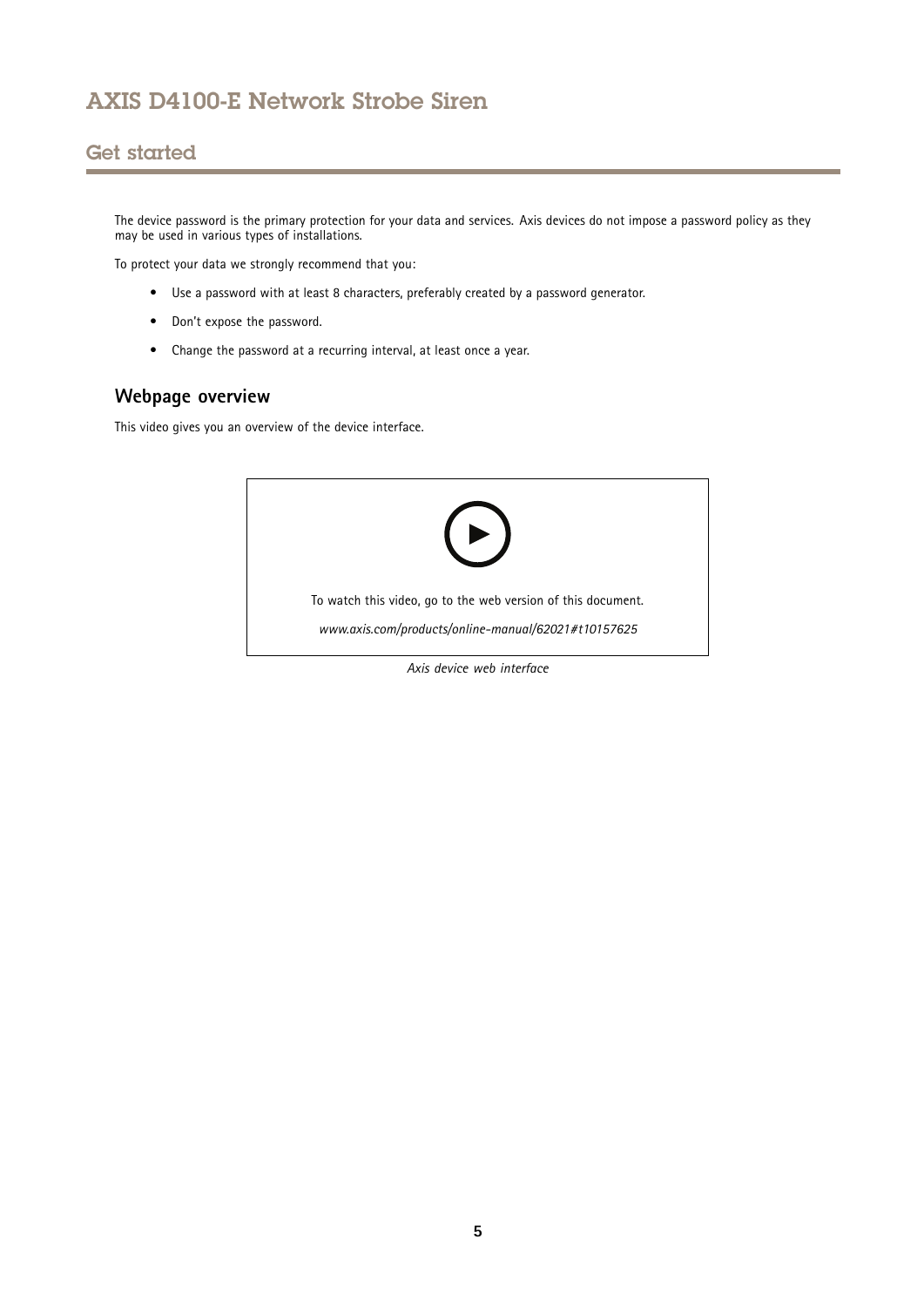### <span id="page-5-0"></span>Configure your device

## Configure your device

### **Turn off maintenance mode after installing the siren**

### **ACAUTION**

To protect the installer from hearing damage and from dazzling by bright light, it's recommended to have maintenance mode on when installing the device.

When you install the device for the first time, maintenance mode is on by default. When the device is in maintenance mode, the siren makes no sound and the light gives white pulsating light patterns.

Go to **Status** <sup>&</sup>gt; **Maintenance** to turn off **Maintenance mode**.

### **Turn on maintenance mode**

To perform service of the device, go to **Status** <sup>&</sup>gt; **Maintenance** and turn on **Maintenance mode**. Ordinary light and siren activities are then paused.

### **Configure <sup>a</sup> profile**

A profile is <sup>a</sup> collection of set configurations. You can have up to 30 profiles with different priorities and patterns.

To set <sup>a</sup> new profile:

- 1. Go to **Profiles** and click **Add profile**.
- 2. Select **Create** and click **Next**.
- 3. Enter <sup>a</sup> **Name** and **Description**.
- 4. Select the **Light** and **Siren** settings that you want for your profile.
- 5. Set the light and siren **Priority** and click **Next**.
- 6. Click **Save**.

To edit a profile, click **a** and select **Edit**.

### **Import or export <sup>a</sup> profile**

If you want to use <sup>a</sup> profile with predefined configurations, you can import it:

1. Go to **Profiles** and click **Add profile**.

- 2. Select **Import** and click **Next**.
- 3. Browse to locate the file or drag and drop the file that you want to import.
- 4. Click **Next** and **Install**.

To copy one or more profiles and save to other devices, you can export them:

1. Select the profiles.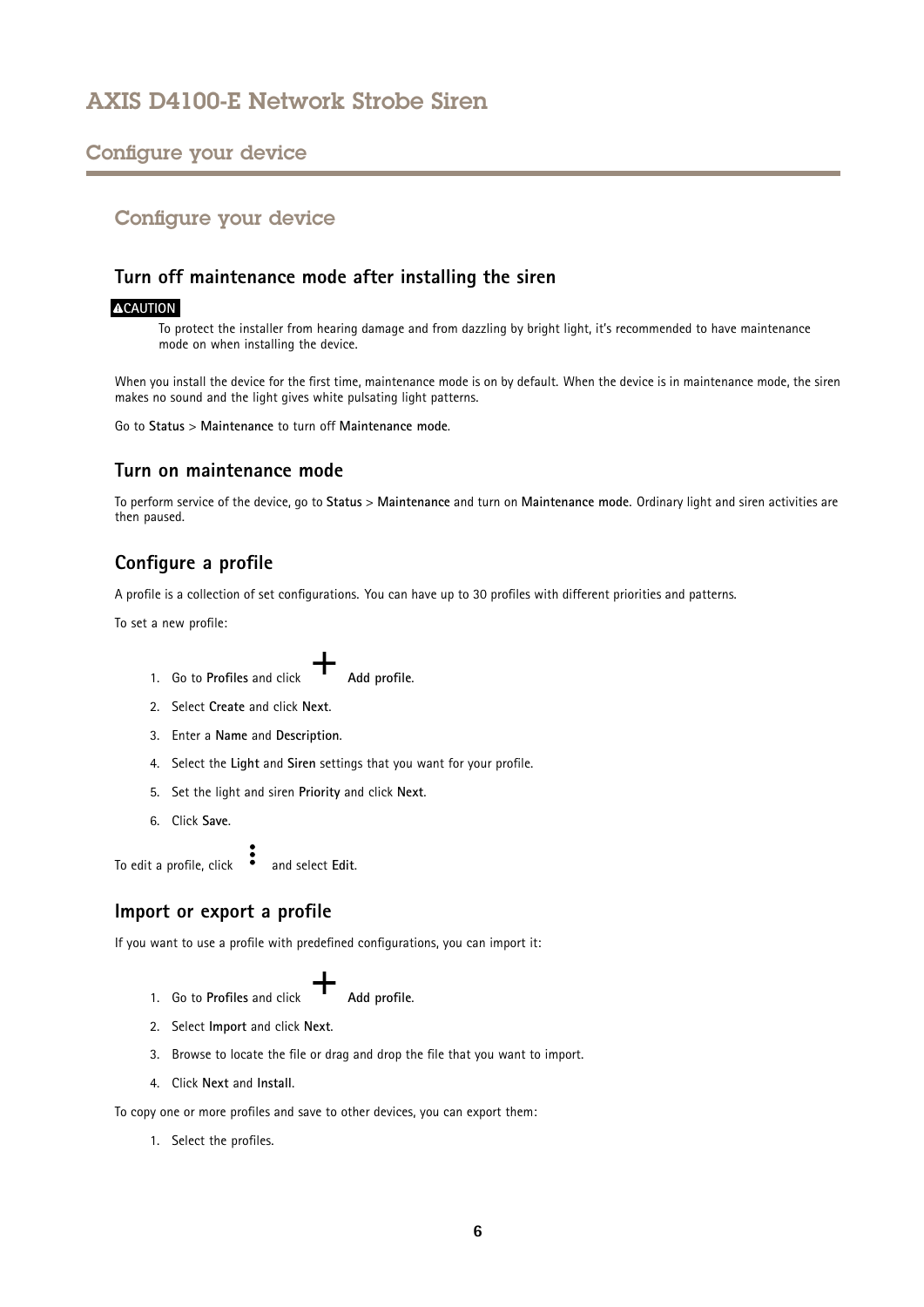## <span id="page-6-0"></span>Configure your device

- 2. Click **Export**.
- 3. Browse to locate the .json files.

### **Set up rules for events**

To learn more, check out our guide *Get [started](https://help.axis.com/get-started-with-rules-for-events) with rules for events*.

### **Trigger an action**

- 1. Go to **System <sup>&</sup>gt; Events** and add <sup>a</sup> rule. The rule defines when the device will perform certain actions. You can set up rules as scheduled, recurring, or manually triggered.
- 2. Enter a **Name**.
- 3. Select the **Condition** that must be met to trigger the action. If you specify more than one condition for the rule, all of the conditions must be met to trigger the action.
- 4. Select which **Action** the device should perform when the conditions are met.

### Note

If you make changes to an active rule, the rule must be turned on again for the changes to take effect.

### **Start <sup>a</sup> profile when an alarm is triggered**

This example explains how to trigger an alarm when the digital input signal is changed.

Set direction input for the port:

- 1. Go to **System** <sup>&</sup>gt; **Accessories** <sup>&</sup>gt; **I/O ports**.
- 2. Go to **Port <sup>1</sup>** <sup>&</sup>gt; **Normal position** and click **Circuit closed**.

### Create <sup>a</sup> rule:

- 1. Go to **System** <sup>&</sup>gt; **Events** and add <sup>a</sup> rule.
- 2. Type <sup>a</sup> name for the rule.
- 3. In the list of conditions, select **I/O** <sup>&</sup>gt; **Digital input**.
- 4. Select **Port 1**.
- 5. In the list of actions, select **Run light and siren profile while the rule is active**.
- 6. Select the profile you want to start.
- 7. Click **Save**.

### **Start <sup>a</sup> profile via SIP**

This example explains how to trigger an alarm with SIP.

Activate SIP:

- 1. Go to **System** <sup>&</sup>gt; **SIP** <sup>&</sup>gt; **SIP settings**.
- 2. Select **Enable SIP** and **Allow incoming calls**.
- 3. Click **Save**.

Create <sup>a</sup> rule: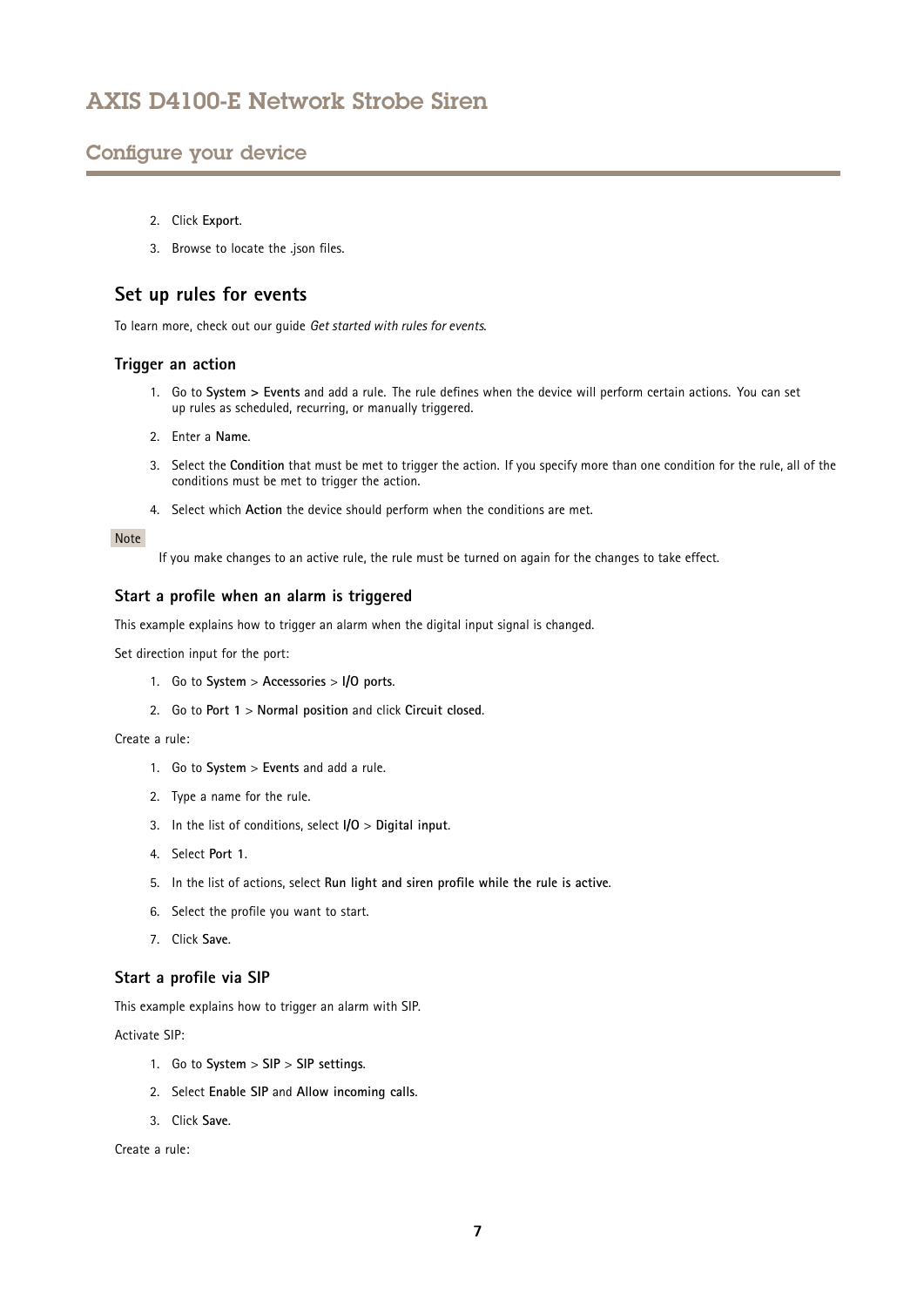## Configure your device

- 1. Go to **System** <sup>&</sup>gt; **Events** and add <sup>a</sup> rule.
- 2. Type <sup>a</sup> name for the rule.
- 3. In the list of conditions, select **Call** <sup>&</sup>gt; **State**.
- 4. In the list of state, select **Active**.
- 5. In the list of actions, select **Run light and siren profile while the rule is active**.
- 6. Select the profile you want to start.
- 7. Click **Save**.

### **Run two profiles with different priorities**

If you run two profiles with different priorities, the profile with <sup>a</sup> higher priority number will interrupt the profile with <sup>a</sup> lower priority number.

#### Note

If you run two profiles with the same priority, the most recent profile will cancel the previous one.

This example explains how to set the device to show one profile with priority <sup>4</sup> over another profile with priority 3 when triggered by the digital I/O port.

Create profiles:

- 1. Create <sup>a</sup> profile with priority 3.
- 2. Create another profile with priority 4.

Create <sup>a</sup> rule:

- 1. Go to **System** <sup>&</sup>gt; **Events** and add <sup>a</sup> rule.
- 2. Type <sup>a</sup> name for the rule.
- 3. In the list of conditions, select **I/O** <sup>&</sup>gt; **Digital input**.
- 4. Select <sup>a</sup> port.
- 5. In the list of actions, select **Run light and siren profile while the rule is active**.
- 6. Select the profile that has the highest priority number.
- 7. Click **Save**.
- 8. Go to **Profiles** and start the profile with the lowest priority number.

### **Activate strobe siren when camera detects motion**

This example explains how connect <sup>a</sup> camera to the strobe siren, and activate <sup>a</sup> profile in the strobe siren whenever the application AXIS Motion Guard, installed in the camera, detects motion.

#### **Prerequisites**

- Create <sup>a</sup> new user with the role Operator or Administrator in the strobe siren.
- Create <sup>a</sup> profile in the strobe siren.
- Set up AXIS Motion Guard in the camera and create <sup>a</sup> profile called "Profile A".

**Create two recipients in the camera**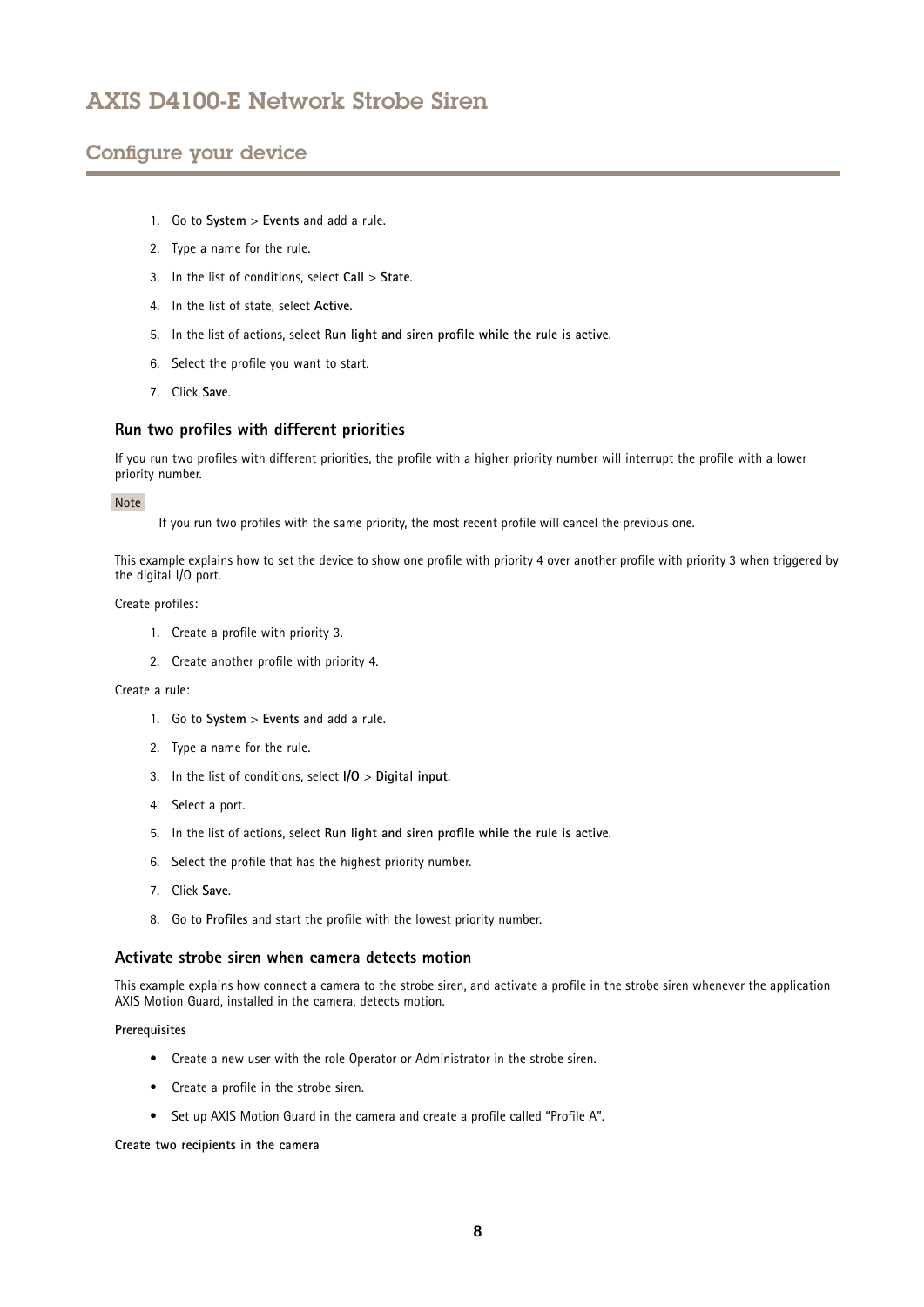## Configure your device

- 1. In the camera's device interface, go to **System <sup>&</sup>gt; Events <sup>&</sup>gt; Recipients** and add <sup>a</sup> recipient.
- 2. Enter the following information:
	- **Name**: Activate virtual port
	- -**Type**: **HTTP**
	- **URL**: http://<IPaddress>/axis-cgi/virtualinput/activate.cgi Replace <IPaddress> with the address of the strobe siren.
	- The username and password of the newly created strobe siren user.
- 3. Click **Test** to make sure all data is valid.
- 4. Click **Save**.
- 5. Add <sup>a</sup> second recipient with the following information:
	- -**Name**: Deactivate virtual port
	- -**Type**: **HTTP**
	- **URL**: http://<IPaddress>/axis-cgi/virtualinput/deactivate.cgi
		- Replace <IPaddress> with the address of the strobe siren.
	- -The username and password of the newly created strobe siren user.
- 6. Click **Test** to make sure all data is valid.
- 7. Click **Save**.

**Create two rules in the camera**

- 1. Go to **Rules** and add <sup>a</sup> rule.
- 2. Enter the following information:
	- **Name**: Activate virtual IO1
	- **Condition**: **Applications <sup>&</sup>gt; Motion Guard: Profile A**
	- **Action**: **Notifications <sup>&</sup>gt; Send notification through HTTP**
	- **Recipient**: **Activate virtual port**
	- **Query string suffix**: schemaversion=1&port=1
- 3. Click **Save**.
- 4. Add another rule with the following information:
	- -**Name**: Deactivate virtual IO1
	- -**Condition**: **Applications <sup>&</sup>gt; Motion Guard: Profile A**
	- Select **Invert this condition**.
	- **Action**: **Notifications <sup>&</sup>gt; Send notification through HTTP**
	- **Recipient**: **Deactivate virtual port**
	- **Query string suffix**: schemaversion=1&port=1
- 5. Click **Save**.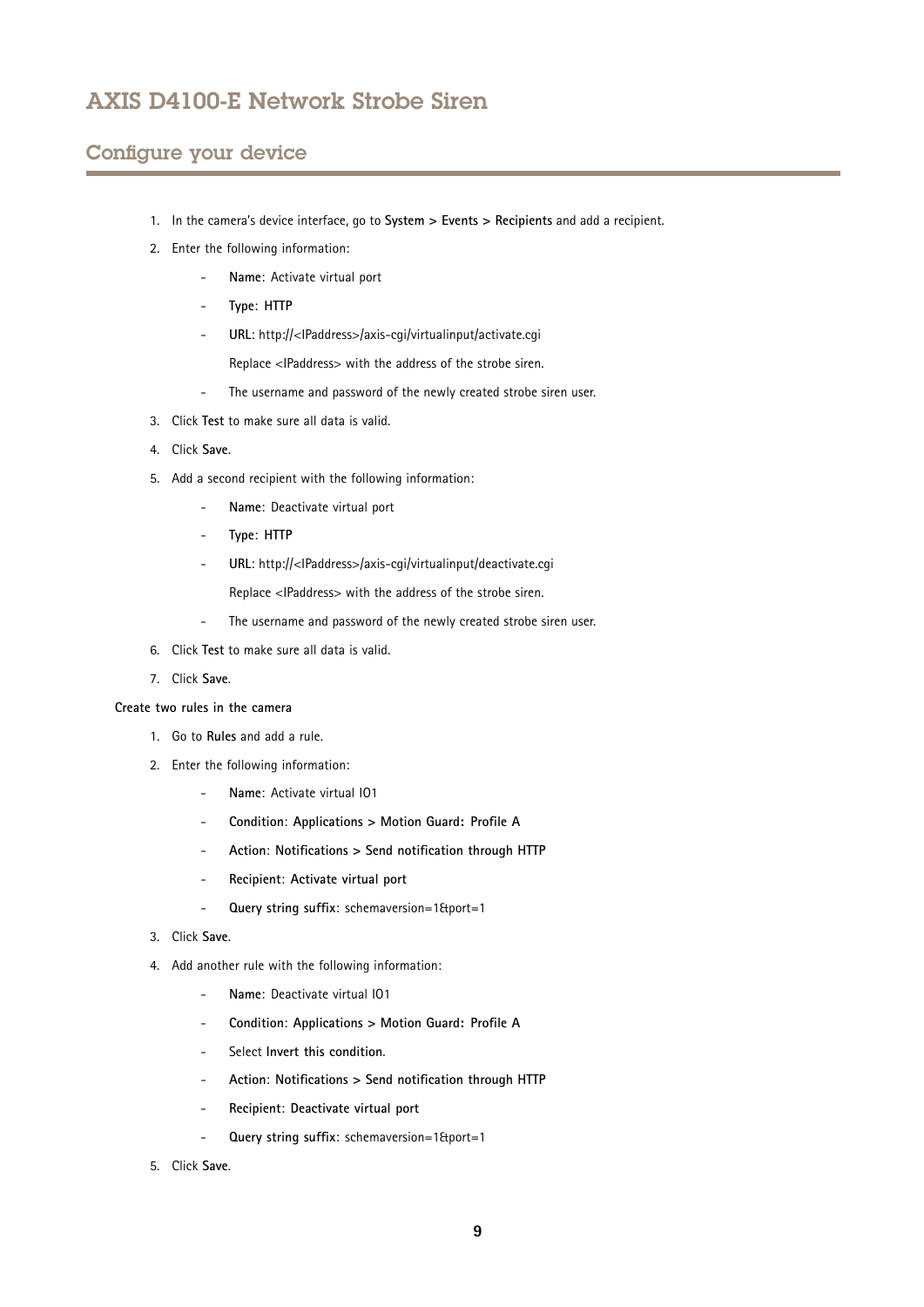## Configure your device

### **Create <sup>a</sup> rule in the strobe siren**

- 1. In the strobe siren's device interface, go to **System <sup>&</sup>gt; Events** and add <sup>a</sup> rule.
- 2. Enter the following information:
	- **Name**: Trigger on virtual input 1
	- **Condition**: **I/O <sup>&</sup>gt; Virtual input**
	- **Port**: **1**
	- **Action**: **Light and siren <sup>&</sup>gt; Run light and siren profile while the rule is active**
	- -**Profile**: select the newly created profile
- 3. Click **Save**.

### **Activate strobe siren over MQTT when camera detects motion**

This example explains how connect <sup>a</sup> camera to the strobe siren over MQTT, and activate <sup>a</sup> profile in the strobe siren whenever the application AXIS Motion Guard, installed in the camera, detects motion.

#### **Prerequisites**

- Create <sup>a</sup> profile in the strobe siren.
- Set up an MQTT broker and get the broker's IP address, username and password.
- Set up AXIS Motion Guard in the camera.

#### **Set up the MQTT client in the camera**

- 1. In the camera's device interface, go to **System <sup>&</sup>gt; MQTT <sup>&</sup>gt; MQTT client <sup>&</sup>gt; Broker** and enter the following information:
	- **Host**: Broker IP address
	- -**Client ID**: For example Camera <sup>1</sup>
	- **Protocol**: The protocol the broker is set to
	- **Port**: The port number used by the broker
	- -The broker **Username** and **Password**
- 2. Click **Save** and **Connect**.

#### **Create two rules in the camera for MQTT publishing**

- 1. Go to **System <sup>&</sup>gt; Events <sup>&</sup>gt; Rules** and add <sup>a</sup> rule.
- 2. Enter the following information:
	- -**Name**: Motion detected
	- **Condition**: **Applications <sup>&</sup>gt; Motion alarm**
	- -**Action**: **MQTT <sup>&</sup>gt; Send MQTT publish message**
	- **Topic**: Motion
	- **Payload**: On
	- **QoS**: 0, 1 or 2

3. Click **Save**.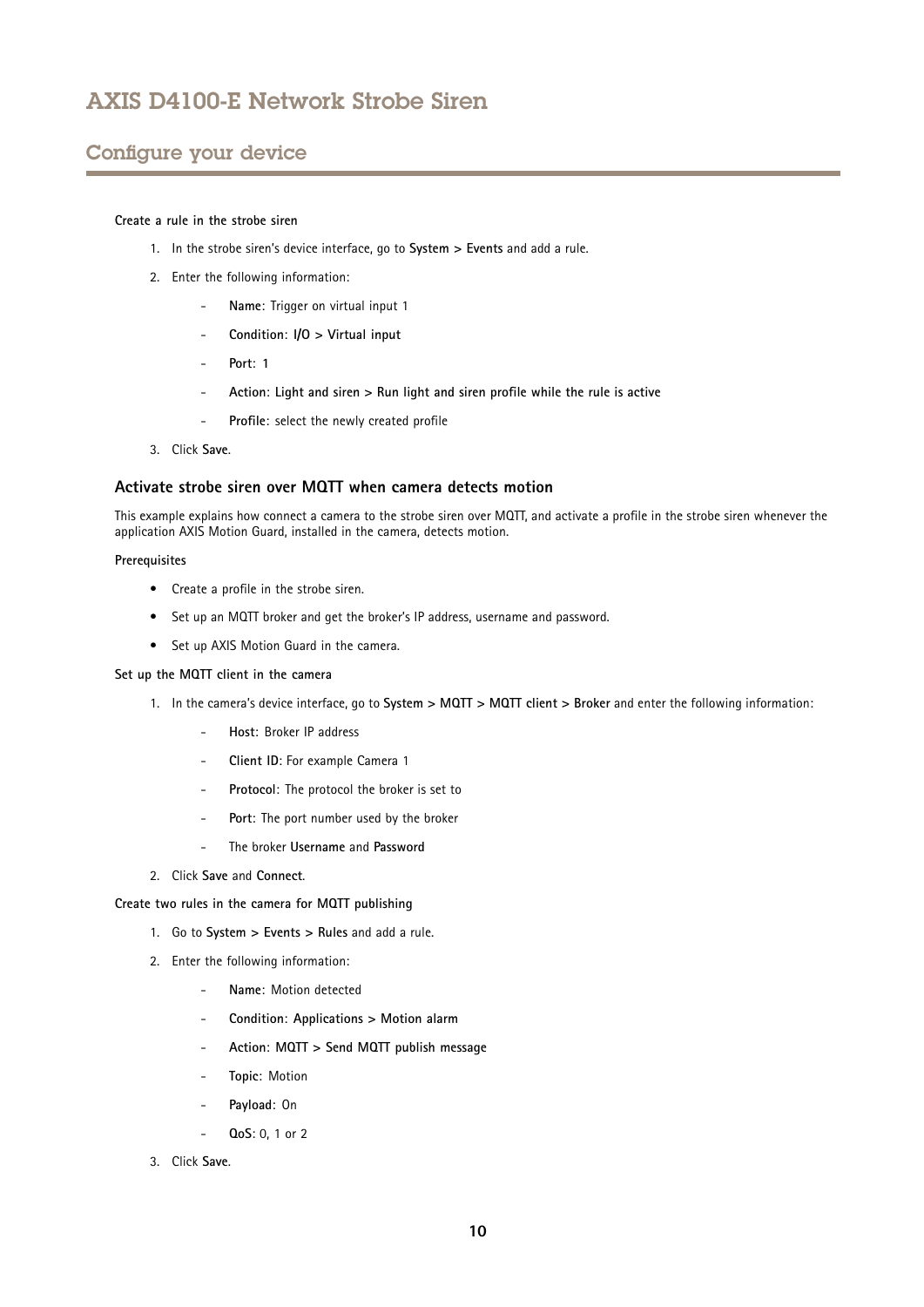## Configure your device

- 4. Add another rule with the following information:
	- **Name**: No motion
	- **Condition**: **Applications <sup>&</sup>gt; Motion alarm**
	- Select **Invert this condition**.
	- **Action**: **MQTT <sup>&</sup>gt; Send MQTT publish message**
	- **Topic**: Motion
	- **Payload**: Off
	- **QoS**: 0, 1 or 2
- 5. Click **Save**.

#### **Set up the MQTT client in the strobe siren**

- 1. In the strobe siren's device interface, go to **System <sup>&</sup>gt; MQTT <sup>&</sup>gt; MQTT client <sup>&</sup>gt; Broker** and enter the following information:
	- -**Host**: Broker IP address
	- **Client ID**: Siren 1
	- **Protocol**: The protocol the broker is set to
	- -**Port**: The port number used by the broker
	- **Username** and **Password**
- 2. Click **Save** and **Connect**.
- 3. Go to **MQTT subscriptions** and add <sup>a</sup> subscription.

Enter the following information:

- -**Subscription filter**: Motion
- -**Subscription type**: Stateful
- **QoS**: 0, 1 or 2
- 4. Click **Save**.

**Create <sup>a</sup> rule in the strobe siren for MQTT subscriptions**

- 1. Go to **System <sup>&</sup>gt; Events <sup>&</sup>gt; Rules** and add <sup>a</sup> rule.
- 2. Enter the following information:
	- **Name**: Motion detected
	- **Condition**: **MQTT <sup>&</sup>gt; Stateful**
	- -**Subscription filter**: **Motion**
	- **Payload**: On
	- **Action**: **Light and siren <sup>&</sup>gt; Run light and siren profile while the rule is active**
	- -**Profile**: Select the profile you want to be active.
- 3. Click **Save**.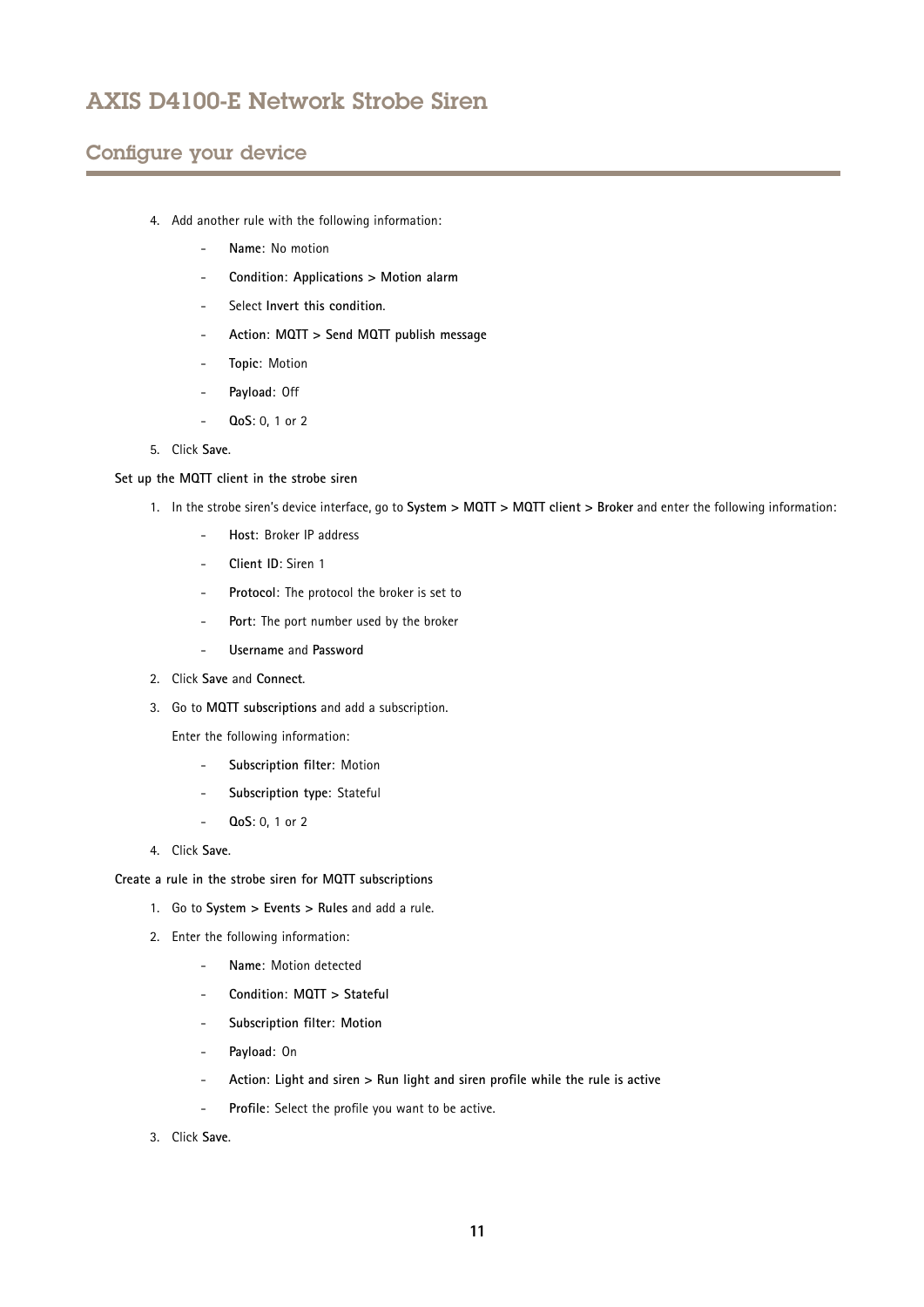# <span id="page-11-0"></span>The device interface

## The device interface



### **Status**

**NTP sync**

Shows NTP synchronization information, including if the device is in sync with an NTP server and the time remaining until the next sync.

**NTP settings**: Click to go to the Date and time page where you can change the NTP settings.

#### **Device info**

Shows device information, including firmware version and serial number.

**Upgrade firmware**: Click to go to the Maintenance page where you can do <sup>a</sup> firmware upgrade.

## **Overview**

**Light status**

Shows the different light activities running on the device. You can have ten activities in the status list running at the same time. When two or more activities run at the same time, the one with the highest priority is played. That row is highlighted in green in the status list.

#### **Siren status**

Shows the different siren activities running on the device. You can have ten activities in the status list running at the same time. When two or more activities run at the same time, the one with the highest priority is played. That row is highlighted in green in the status list.

#### **Maintenance**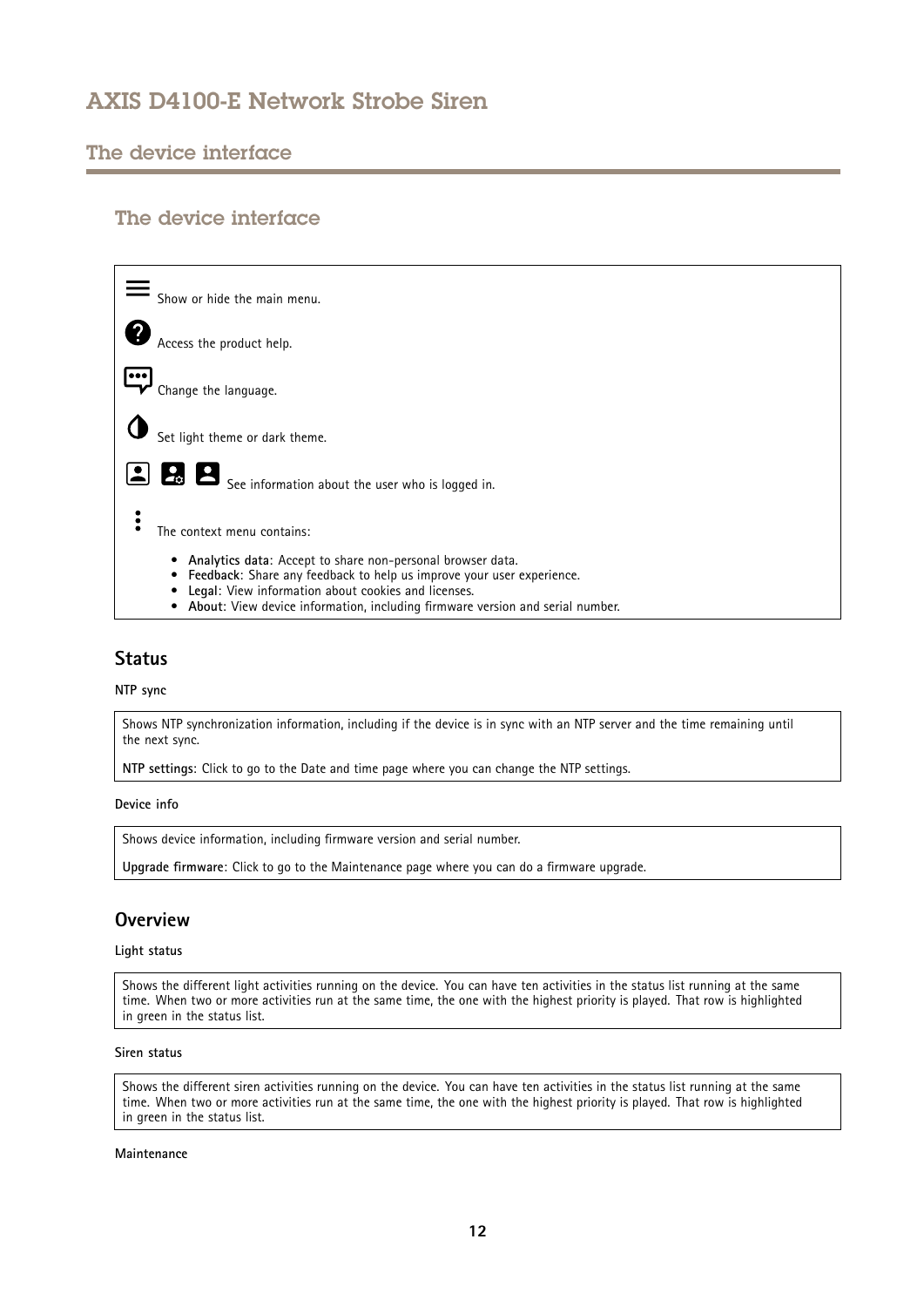# <span id="page-12-0"></span>The device interface

**Maintenance mode**: Turn on to pause the ordinary light and siren activities during maintenance of the device. When maintenance mode is turned on, <sup>a</sup> pulsating light pattern is played and the siren is silent. To protect the installer from hearing damage and from dazzling by bright light, the siren makes no sound and the light gives white pulsating light in <sup>a</sup> triangle.

Maintenance has priority 11. Only system specific activities with higher priority can disrupt the maintenance mode.

Maintenance mode survives <sup>a</sup> reboot. For example, if you set the time to 2 hours, turn off the device and restart it one hour later, the device will be in maintenance mode for another hour.

When you do <sup>a</sup> default reset, the device returns to maintenance mode.

**Duration**

- •**Continuous**: Select to let the device stay in maintenance mode until you turn it off.
- •**Time**: Select to set <sup>a</sup> time when the maintenance mode will be turned off.

#### **Health check**

**Check**: Click to do <sup>a</sup> health check of the device to make sure the light and siren are working. Each light section is turned on in turn and <sup>a</sup> test tone is played to test the functionality of the device. If the health check doesn't pass, go to the system logs for more information.

## **Profiles**

### **Profiles**

A profile is <sup>a</sup> collection of set configurations. You can have up to 30 profiles with different priorities and patterns. **Add profile**: Click to add <sup>a</sup> profile. • **Create**: Create <sup>a</sup> new profile **Name**: Enter <sup>a</sup> name of the profile. **Description**: Enter <sup>a</sup> description of the profile. **Light**: Select from the drop-down menu what kind of **pattern**, **speed**, **intensity** and **color** of the light you want. **Siren**: Select from the drop-down menu what kind of **pattern** and **intensity** of the siren you want. **Duration**: Set the duration of the activities. **Continuous**: Once started, it runs until it's stopped. **Time**: Set <sup>a</sup> specified time for how long the activity will last. **Repetitions**: Set the activity to repeat the pattern X times. **Priority**: Set the priority of an activity from <sup>1</sup> to 10. Activities with priority numbers higher than 10 cannot be removed from the status list. There are three activities with higher priority than 10, **Maintenance** (11), **Identify** (12) and **Health check** (13). • **Import**: Add one or more profiles with predefined configurations. **Add**: Add new profiles. Note You can't have two profiles with the same name. **Delete and add**: The old profiles are deleted, and you can upload new profiles. **Overwrite**: Updated profiles overwrite the existing profiles. To copy <sup>a</sup> profile and save it to other devices, select the profile and click **Export**. A .json file is exported. : Click to start <sup>a</sup> profile. The profile and its activities appear in the status list.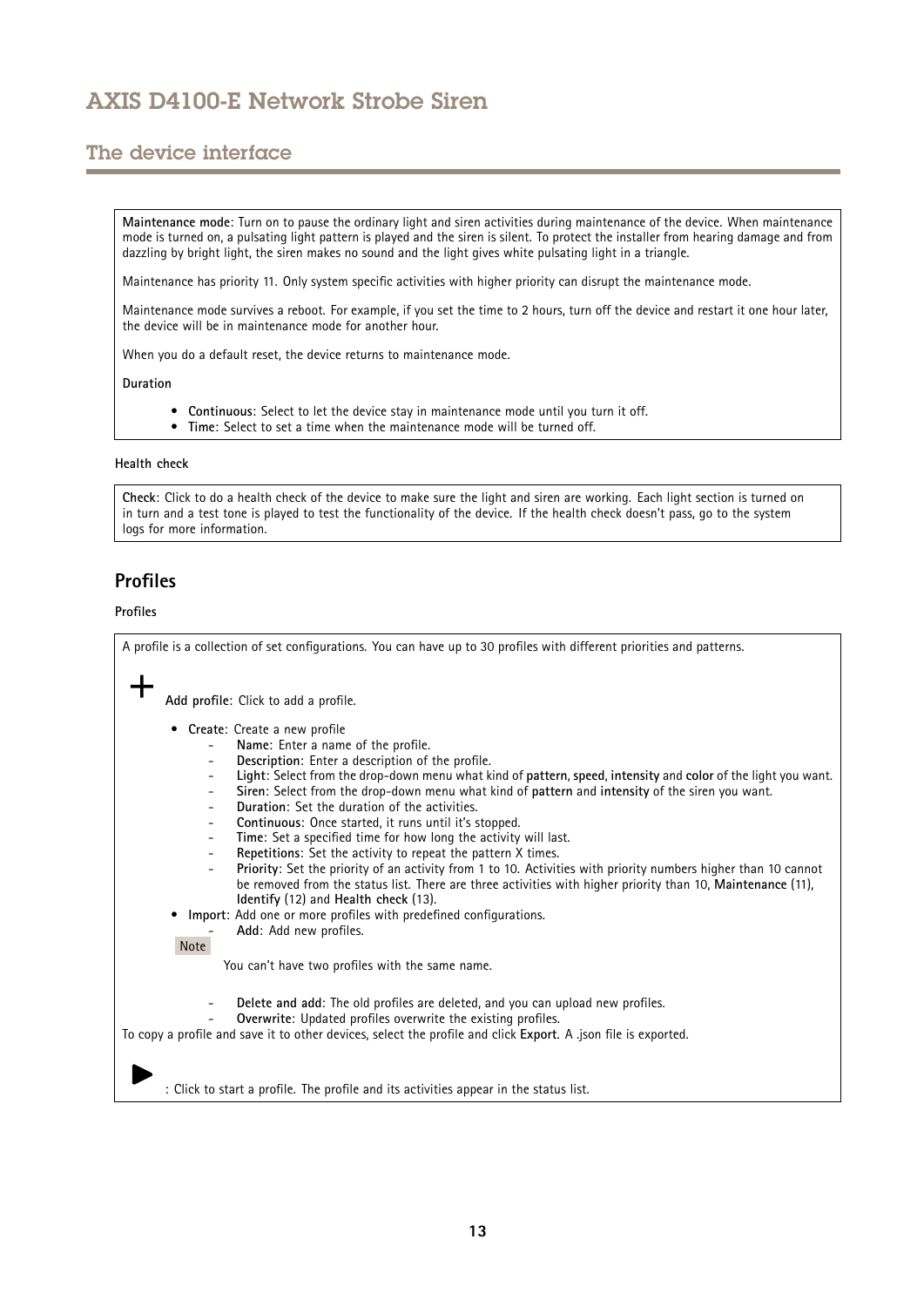# <span id="page-13-0"></span>The device interface

## **Apps**

**Find more apps**: Click to go to an overview page of Axis apps.

The context menu contains:

**Add app**: Click to install <sup>a</sup> new app.

- **App log**: Click to view <sup>a</sup> log of the app events. The log is helpful when you contact support.
- • **Activate license with <sup>a</sup> key**: If the app requires <sup>a</sup> license, you need to activate it. Use this option if your device doesn't have internet access.
- If you don't have <sup>a</sup> license key, go to *[axis.com/applications](https://www.axis.com/applications)*. You need <sup>a</sup> license code and the Axis product serial number to generate <sup>a</sup> license key.
- **Activate license automatically**: If the app requires <sup>a</sup> license, you need to activate it. Use this option if your device has internet access. You need a license code to activate the license.
- • **Deactivate the license**: Deactivate the license to use it in another device. If you deactivate the license, you also remove it from the device. To deactivate the license requires internet access.
- •**Delete**: Delete the app permanently from the device. If you don't deactivate the license first, it remains active.

The device's performance might be affected if you run several apps at the same time.

**Start**: Start or stop the app.

**Open**: Click to access the app's settings. The available settings depend on the application. Some applications don't have any settings.

## **System**

Note

### **Date and time**

The time format depends on the web browser's language settings.

Note

We recommend you to synchronize the device's date and time with an NTP server.

**Synchronization**: Select an option for synchronizing the device's date and time.

- **Automatic date and time (NTP server using DHCP)**: Synchronize with the NTP server connected to the DHCP server.
- **Automatic date and time (manual NTP server)**: Synchronize with NTP servers of your choice. **Primary NTP server** and **Secondary NTP server**: Enter the IP address of one or two NTP servers. When you use
	- two NTP servers, the device synchronizes and adapts its time based on input from both.
- • **Custom date and time**: Manually set the date and time. Click **Get from system** to fetch the date and time settings once from your computer or mobile device.

**Time zone**: Select which time zone to use. Time will be automatically adjusted for daylight saving time and standard time.

Note

The system uses the date and time settings in all recordings, logs and system settings.

### **Network**

**IPv4 and IPv6**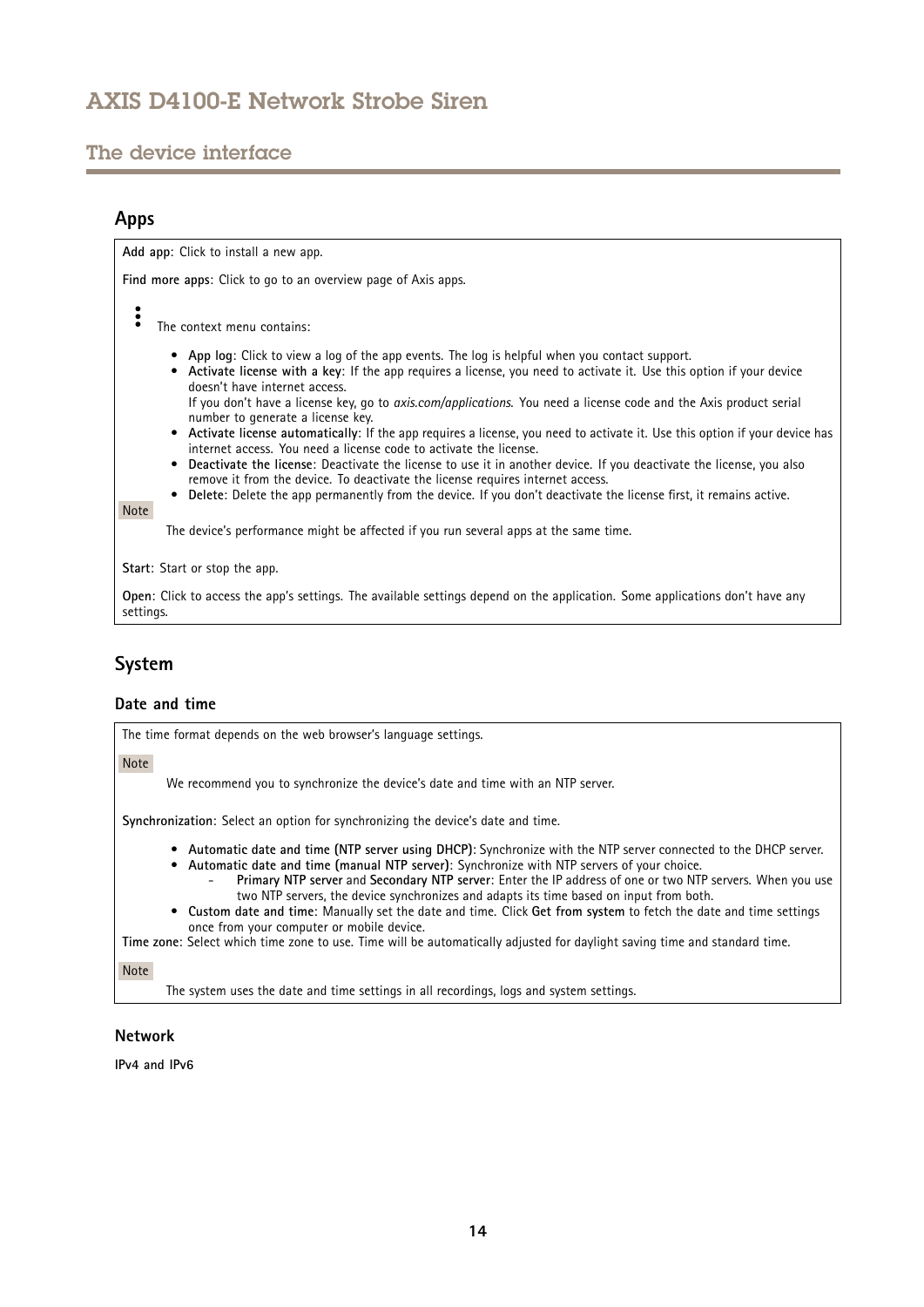## The device interface

### **IPv4**

- **Automatic IP (DHCP) and DNS (DHCP)**: The recommended setting for most networks. The current settings are updated automatically.
- **Automatic IP (DHCP) and manual DNS**: Contact your network administrator to configure the manual settings. The current automatic settings are updated automatically.
- **Manual IP and DNS**: Contact your network administrator to configure the settings.

**IP address**: Enter <sup>a</sup> unique IP address for the device. Static IP addresses can be assigned at random within isolated networks, provided that each address is unique. To avoid conflicts, we recommend you to contact your network administrator before you assign <sup>a</sup> static IP address.

**Subnet mask**: Enter the subnet mask.

**Router**: Enter the IP address of the default router (gateway) used to connect devices that are attached to different networks and network segments.

**Hostname**: Enter the hostname.

**Search domains**: When you use <sup>a</sup> hostname that is not fully qualified, click **Add search domain** and enter <sup>a</sup> domain in which to search for the hostname used by the device.

**DNS servers**: Click **Add DNS server** and enter the IP address of the primary DNS server. This provides the translation of hostnames to IP addresses on your network.

#### **IPv6**

**Assign IPv6 automatically**: Select to let the network router assign an IP address to the device automatically.

#### **HTTP and HTTPS**

**Allow access through**: Select if <sup>a</sup> user is allowed to connect to the device through the **HTTP**, **HTTPS**, or both **HTTP and HTTPS** protocols.

HTTPS is <sup>a</sup> protocol that provides encryption for page requests from users and for the pages returned by the web server. The encrypted exchange of information is governed by the use of an HTTPS certificate, which guarantees the authenticity of the server.

To use HTTPS on the device, you must install an HTTPS certificate. Go to **System <sup>&</sup>gt; Security** to create and install certificates.

Note

If you view encrypted web pages through HTTPS, you might experience <sup>a</sup> drop in performance, especially when you request <sup>a</sup> page for the first time.

**HTTP port**: Enter the HTTP port to use. Port 80 or any port in the range 1024-65535 are allowed. If you are logged in as an administrator, you can also enter any port in the range 1-1023. If you use <sup>a</sup> port in this range, you get <sup>a</sup> warning.

**HTTPS port**: Enter the HTTPS port to use. Port 443 or any port in the range 1024-65535 are allowed. If you are logged in as an administrator, you can also enter any port in the range 1-1023. If you use <sup>a</sup> port in this range, you get <sup>a</sup> warning.

**Certificate**: Select <sup>a</sup> certificate to enable HTTPS for the device.

#### **Friendly name**

**Bonjour**® : Turn on to allow automatic discovery on the network.

**Bonjour name**: Enter <sup>a</sup> friendly name to be visible on the network. The default name is the device name and MAC address.

**Use UPnP**® : Turn on to allow automatic discovery on the network.

**UPnP name**: Enter <sup>a</sup> friendly name to be visible on the network. The default name is the device name and MAC address.

**One-click cloud connection**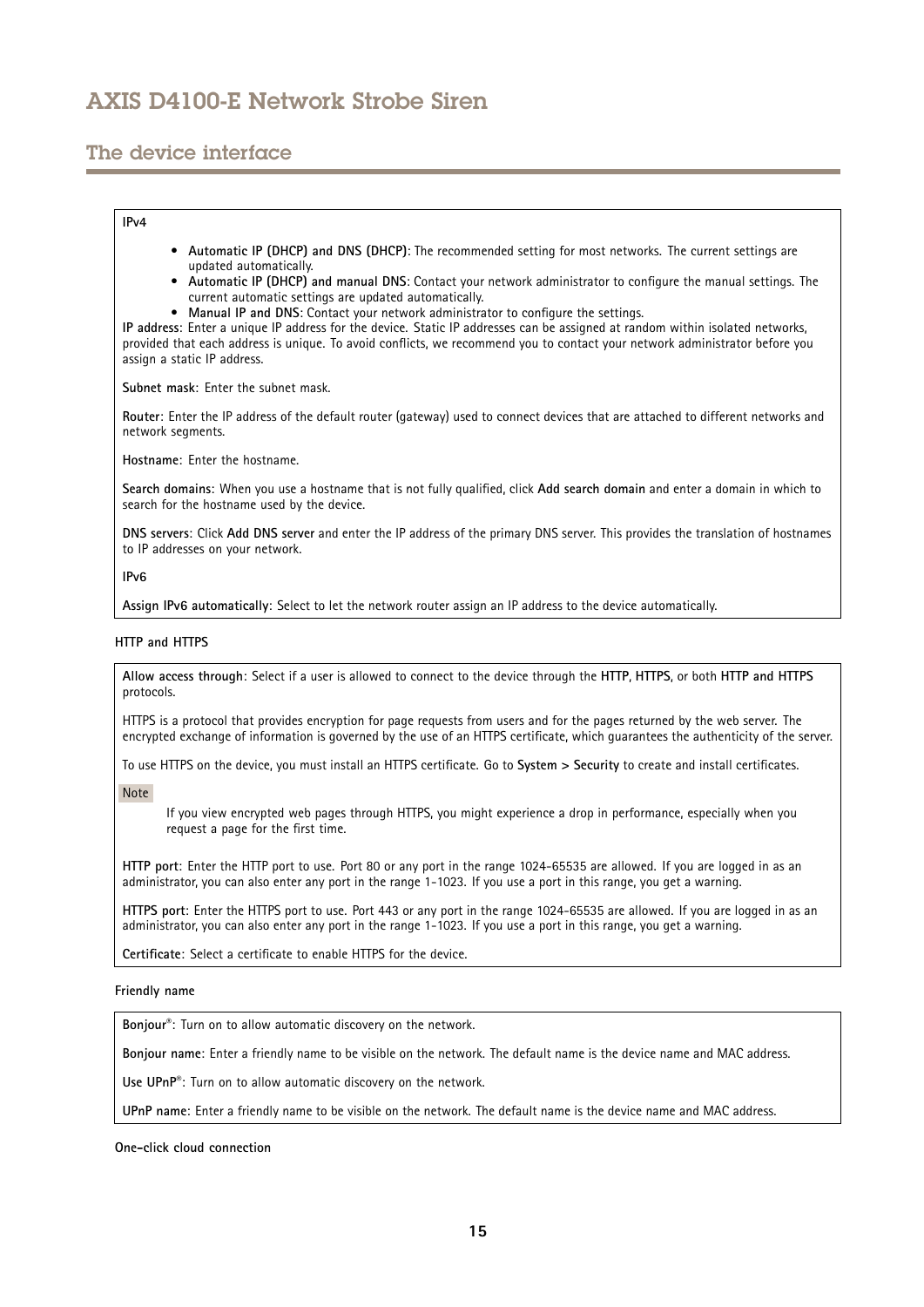## The device interface

One-click cloud connection (O3C) together with an O3C service provides easy and secure internet access to live and recorded video from any location. For more information, see *[axis.com/end-to-end-solutions/hosted-services](https://www.axis.com/end-to-end-solutions/hosted-services)*.

**Allow O3C**:

- **One-click**: The default setting. Press and hold the control button on the device to connect to an O3C service over the internet. You need to register the device with the O3C service within 24 hours after you press the control button. Otherwise, the device disconnects from the O3C service. Once you have registered the device, **Always** is enabled and the device stays connected to the O3C service.
- • **Always**: The device constantly attempts to connect to an O3C service over the internet. Once you have registered the device, it stays connected to the O3C service. Use this option if the control button on the device is out of reach. •**No**: Disables the O3C service.
- **Proxy settings**: If needed, enter the proxy settings to connect to the HTTP server.

**Host**: Enter the proxy server's address.

**Port**: Enter the port number used for access.

**Login** and **Password**: If needed, enter username and password for the proxy server.

**Authentication method**:

- **Basic**: This method is the most compatible authentication scheme for HTTP. It's less secure than the **Digest** method because it sends the username and password unencrypted to the server.
- •**Digest**: This method is more secure because it always transfers the password encrypted across the network.
- • **Auto**: This option lets the device select the authentication method depending on the supported methods. It prioritizes the **Digest** method over the **Basic** method.

**Owner authentication key (OAK)**: Click **Get key** to fetch the owner authentication key. This is only possible if the device is connected to the internet without <sup>a</sup> firewall or proxy.

#### **SNMP**

The Simple Network Management Protocol (SNMP) allows remote management of network devices.

**SNMP**: Select the version of SNMP to use.

- **v1 and v2c**:
	- **Read community**: Enter the community name that has read-only access to all supported SNMP objects. The default value is **public**.
	- **Write community**: Enter the community name that has read/write access to all supported SNMP objects (except read-only objects). The default value is **write**.
	- **Activate traps**: Turn on to activate trap reporting. The device uses traps to send messages for important events or status changes to <sup>a</sup> management system. In the device interface, you can set up traps for SNMP v1 and v2c. Traps are automatically turned off if you change to SNMP v3 or turn off SNMP. If you use SNMP v3, you can set up traps through the SNMP v3 management application.
	- **Trap address**: Enter the IP address or host name of the management server.
	- **Trap community**: Enter the community to use when the device sends <sup>a</sup> trap message to the management system.
	- **Traps**:
	- **Cold start**: Sends <sup>a</sup> trap message when the device starts.
	- **Warm start**: Sends <sup>a</sup> trap message when you change an SNMP setting.
	- **Link up**: Sends <sup>a</sup> trap message when <sup>a</sup> link changes from down to up.
	- **Authentication failed**: Sends <sup>a</sup> trap message when an authentication attempt fails.

#### Note

All Axis Video MIB traps are enabled when you turn on SNMP v1 and v2c traps. For more information, see *AXIS OS Portal <sup>&</sup>gt; [SNMP](https://www.axis.com/products/online-manual/00000#t10163561)*.

• **v3**: SNMP v3 is <sup>a</sup> more secure version, which provides encryption and secure passwords. To use SNMP v3, we recommend you to activate HTTPS, as the password is then sent through HTTPS. This also prevents unauthorized parties to access unencrypted SNMP v1 and v2c traps. If you use SNMP v3, you can set up traps through the SNMP v3 management application.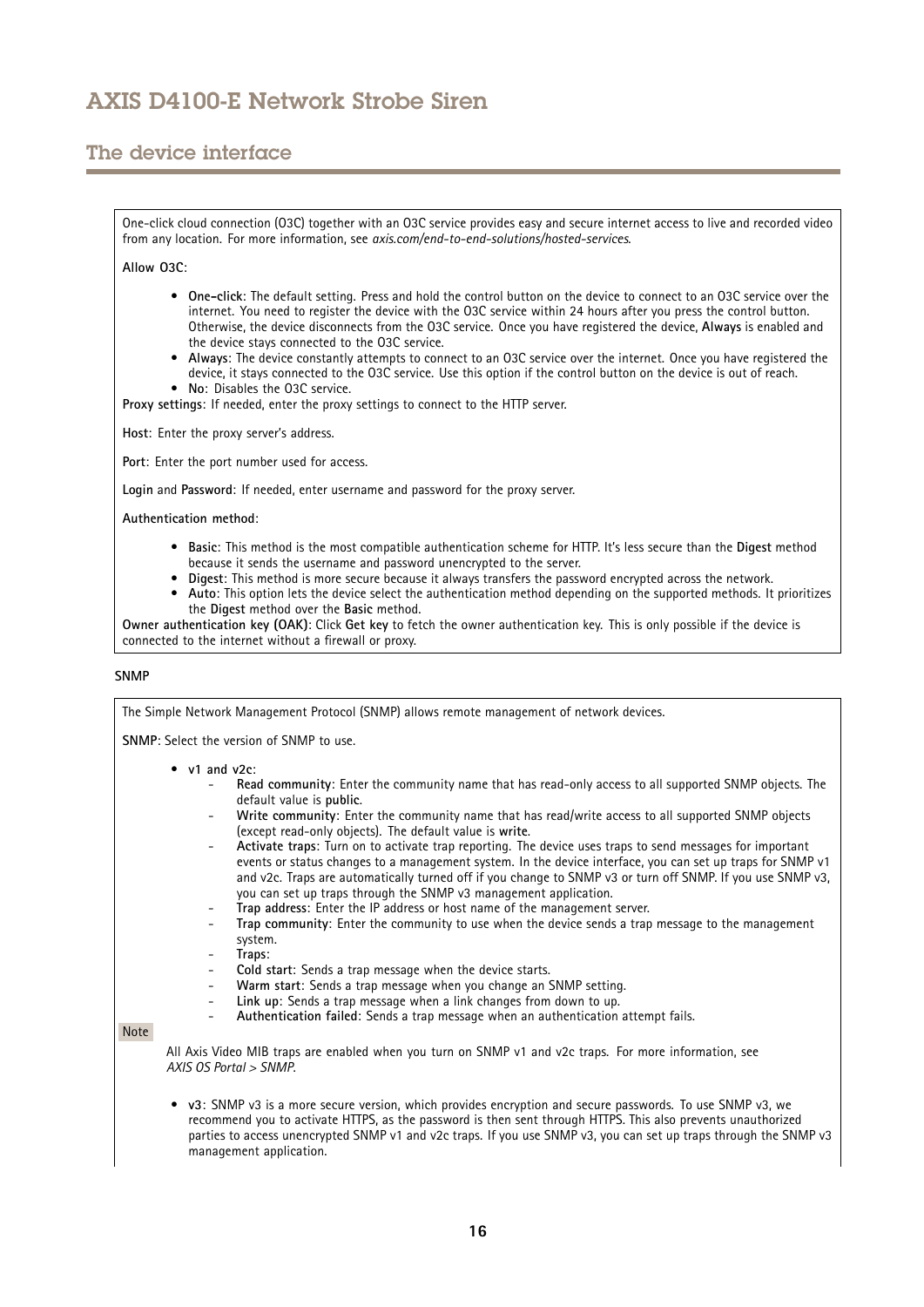## The device interface

 **Password for the account "initial"**: Enter the SNMP password for the account named "initial". Although the password can be sent without activating HTTPS, we don't recommend it. The SNMP v3 password can only be set once, and preferably only when HTTPS is enabled. Once the password is set, the password field is no longer displayed. To set the password again, you must reset the device to factory default settings.

#### **Connected clients**

The list shows all clients that are connected to the device.

**Update**: Click to refresh the list.

### **Security**

### **Certificates**

Certificates are used to authenticate devices on <sup>a</sup> network. The device supports two types of certificates: • **Client/server certificates** A client/server certificate validates the device's identity, and can be self-signed or issued by <sup>a</sup> Certificate Authority (CA). A self-signed certificate offers limited protection and can be used before <sup>a</sup> CA-issued certificate has been obtained. • **CA certificates** You can use <sup>a</sup> CA certificate to authenticate <sup>a</sup> peer certificate, for example to validate the identity of an authentication server when the device connects to <sup>a</sup> network protected by IEEE 802.1X. The device has several pre-installed CA

certificates. These formats are supported:

• Certificate formats: .PEM, .CER, and .PFX

•Private key formats: PKCS#1 and PKCS#12

#### Important

 $\overline{\mathsf{PQ}}$ 

If you reset the device to factory default, all certificates are deleted. Any pre-installed CA certificates are reinstalled.

Filter the certificates in the list.

**Add certificate** : Click to add <sup>a</sup> certificate.

The context menu contains:

- **Certificate information**: View an installed certificate's properties.
- **Delete certificate**: Delete the certificate.
- • **Create certificate signing request**: Create <sup>a</sup> certificate signing request to send to <sup>a</sup> registration authority to apply for <sup>a</sup> digital identity certificate.

**IEEE 802.1x**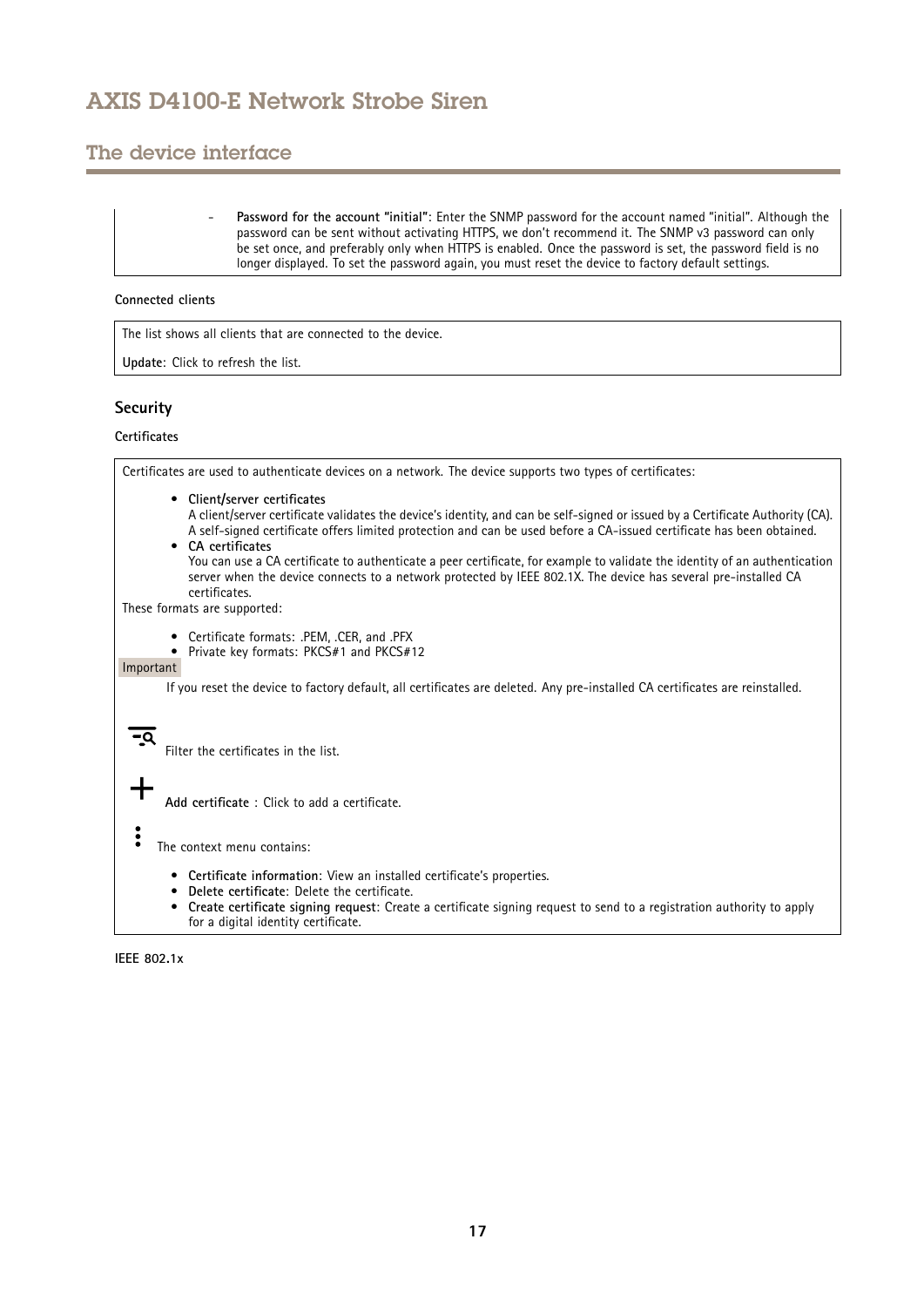## The device interface

IEEE 802.1x is an IEEE standard for port-based network admission control providing secure authentication of wired and wireless network devices. IEEE 802.1x is based on EAP (Extensible Authentication Protocol).

To access <sup>a</sup> network protected by IEEE 802.1x, network devices must authenticate themselves. The authentication is performed by an authentication server, typically <sup>a</sup> RADIUS server (for example FreeRADIUS and Microsoft Internet Authentication Server).

#### **Certificates**

When configured without <sup>a</sup> CA certificate, server certificate validation is disabled and the device tries to authenticate itself regardless of what network it is connected to.

When using <sup>a</sup> certificate, in Axis' implementation, the device and the authentication server authenticate themselves with digital certificates using EAP-TLS (Extensible Authentication Protocol - Transport Layer Security).

To allow the device to access <sup>a</sup> network protected through certificates, <sup>a</sup> signed client certificate must be installed on the device.

**Client certificate**: Select <sup>a</sup> client certificate to use IEEE 802.1x. The authentication server uses the certificate to validate the client's identity.

**CA certificate**: Select <sup>a</sup> CA certificate to validate the authentication server's identity. When no certificate is selected, the device tries to authenticate itself regardless of what network it is connected to.

**EAP identity**: Enter the user identity associated with the client certificate.

**EAPOL version**: Select the EAPOL version that is used in the network switch.

**Use IEEE 802.1x**: Select to use the IEEE 802.1x protocol.

#### **Prevent brute-force attacks**

**Blocking**: Turn on to block brute-force attacks. A brute-force attack uses trial-and-error to guess login info or encryption keys.

**Blocking period**: Enter the number of seconds to block <sup>a</sup> brute-force attack.

**Blocking conditions**: Enter the number of authentication failures allowed per second before the block starts. You can set the number of failures allowed both on page level and device level.

### **IP address filter**

**Use filter**: Select to filter which IP addresses that are allowed to access the device.

**Policy**: Choose whether to **Allow** access or **Deny** access for certain IP addresses.

**Addresses**: Enter the IP numbers that are either allowed or denied access to the device. You can also use the CIDR format.

#### **Custom-signed firmware certificate**

To install test firmware or other custom firmware from Axis on the device, you need <sup>a</sup> custom-signed firmware certificate. The certificate verifies that the firmware is approved by both the device owner and Axis. The firmware can only run on <sup>a</sup> specific device which is identified by its unique serial number and chip ID. Custom-signed firmware certificates can only be created by Axis, since Axis holds the key to sign them.

Click **Install** to install the certificate. You need to install the certificate before you install the firmware.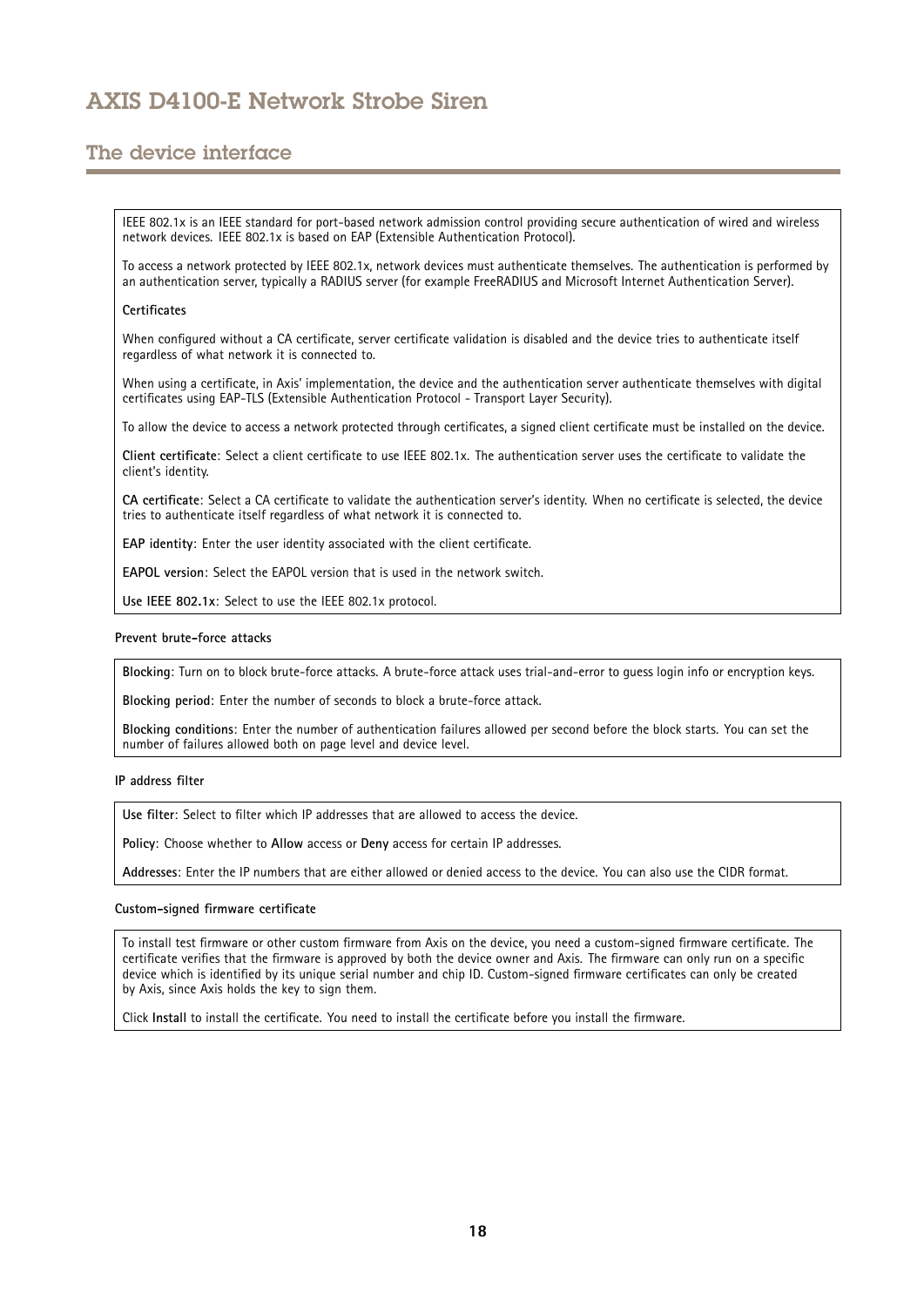## The device interface

### **Users**

**Add user**: Click to add <sup>a</sup> new user. You can add up to 100 users.

**Username**: Enter <sup>a</sup> unique username.

**New password**: Enter <sup>a</sup> password for the user. Passwords must be <sup>1</sup> to <sup>64</sup> characters long. Only ASCII printable characters (code <sup>32</sup> to 126) are allowed in the password, for example letters, numbers, punctuation, and some symbols.

**Repeat password**: Enter the same password again.

**Role**:

- **Administrator**: Has full access to all settings. Administrators can also add, update, and remove other users.
- • **Operator**: Has access to all settings except:
	- All **System** settings.
	- Adding apps.

The context menu contains:

**Update user**: Edit the user's properties.

**Delete user**: Delete the user. You can't delete the root user.

#### **Anonymous users**

**Allow anonymous viewers**: Turn on to allow anyone to access the device as <sup>a</sup> viewer without having to log in with <sup>a</sup> user account.

**Allow anonymous PTZ operators**: Turn on to allow anonymous users to pan, tilt, and zoom the image.

### **Events**

#### **Rules**

A rule defines the conditions that must be met for the product to perform an action. The list shows all the currently configured rules in the product.

#### Note

You can create up to 256 action rules.

**Add <sup>a</sup> rule**: Click to create <sup>a</sup> rule.

**Name**: Enter a name for the rule.

**Wait between actions**: Enter the minimum time (hh:mm:ss) that must pass between rule activations. It is useful if the rule is activated by for example day-night mode conditions, to avoid that small light changes during sunrise and sunset activate the rule repeatedly.

**Condition**: Select <sup>a</sup> condition from the list. A condition must be met for the device to perform an action. If multiple conditions are defined, all of them must be met to trigger the action. For information about specific conditions, see *Get [started](https://help.axis.com/get-started-with-rules-for-events#conditions) with rules for events*.

**Use this condition as <sup>a</sup> trigger**: Select to make this first condition function only as <sup>a</sup> starting trigger. It means that once the rule is activated it remains active for as long as all the other conditions are met, no matter the state of the first condition. If you don't select this option, the rule will simply be active whenever all the conditions are met.

**Invert this condition**: Select if you want the condition to be the opposite of your selection.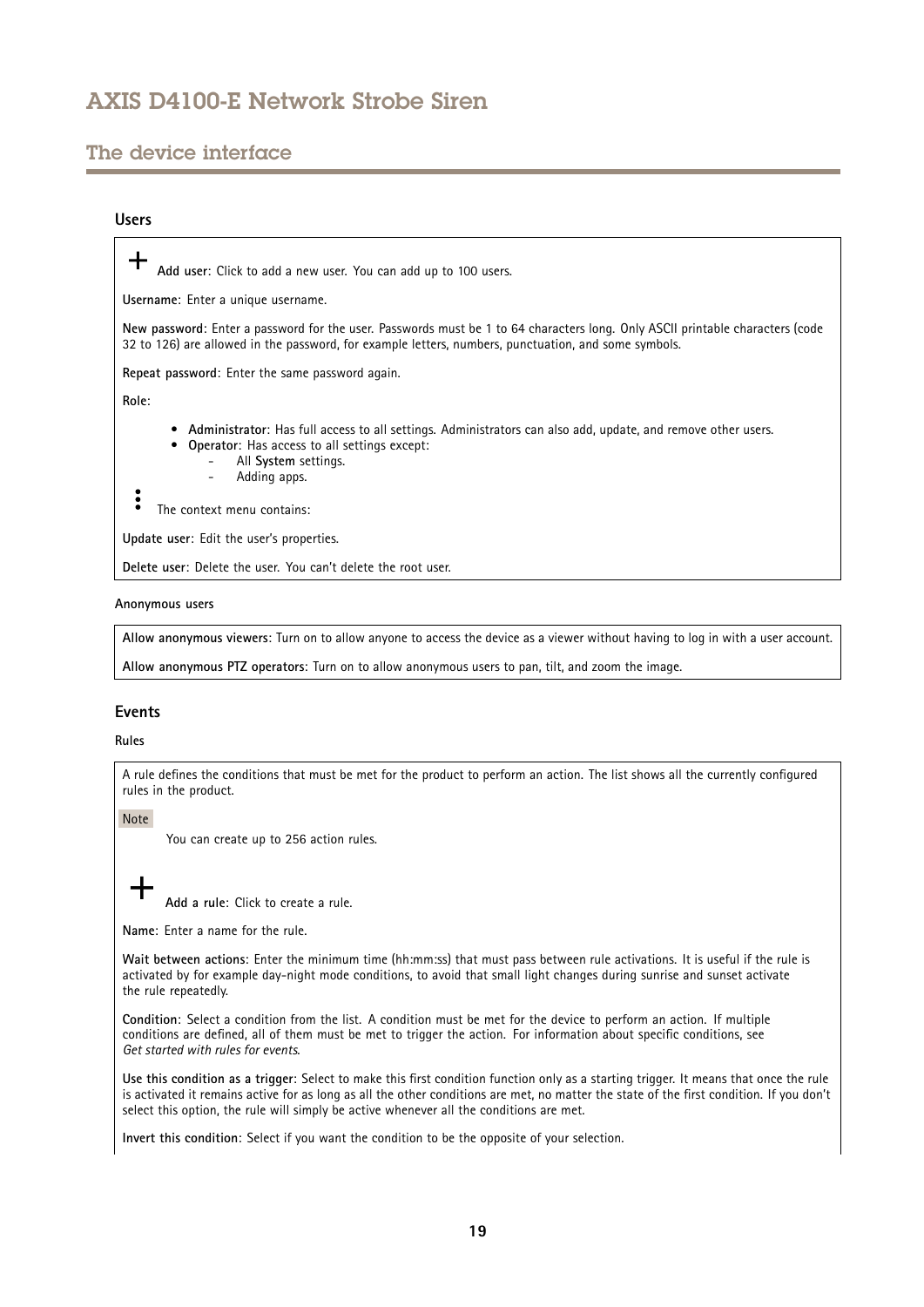## The device interface

**Add <sup>a</sup> condition**: Click to add an additional condition.

**Action**: Select an action from the list and enter its required information. For information about specific actions, see *Get [started](https://help.axis.com/get-started-with-rules-for-events#actions) with rules for events*.

#### **Recipients**

You can set up your device to notify recipients about events or send files. The list shows all the recipients currently configured in the product, along with information about their configuration.

Note

You can create up to 20 recipients.

**Add <sup>a</sup> recipient**: Click to add <sup>a</sup> recipient.

**Name**: Enter <sup>a</sup> name for the recipient.

**Type**: Select from the list:

- **FTP**
	- **Host**: Enter the server's IP address or hostname. If you enter <sup>a</sup> hostname, make sure that <sup>a</sup> DNS server is specified under **System <sup>&</sup>gt; Network <sup>&</sup>gt; IPv4 and IPv6**.
	- **Port**: Enter the port number used by the FTP server. The default is 21.
	- **Folder**: Enter the path to the directory where you want to store files. If this directory doesn't already exist on the FTP server, you will get an error message when uploading files.
	- **Username**: Enter the username for the login.
	- **Password**: Enter the password for the login.
	- **Use temporary file name**: Select to upload files with temporary, automatically generated filenames. The files get renamed to the desired names when the upload completes. If the upload is aborted/interrupted, you don't get any corrupt files. However, you probably still get the temporary files. This way you know that all files that have the desired name, are correct.
	- **Use passive FTP**: Under normal circumstances the product simply requests the target FTP server to open the data connection. The device actively initiates both the FTP control and data connections to the target server. This is normally needed if there is <sup>a</sup> firewall between the device and the target FTP server.
- • **HTTP**
	- **URL**: Enter the network address to the HTTP server and the script that will handle the request. For example: http://192.168.254.10/cgi-bin/notify.cgi.
	- **Username**: Enter the username for the login.
	- **Password**: Enter the password for the login.
	- **Proxy**: Turn on and enter the required information if <sup>a</sup> proxy server must be passed to connect to the HTTP server.
- • **HTTPS**
	- **URL**: Enter the network address to the HTTPS server and the script that will handle the request. For example: https://192.168.254.10/cgi-bin/notify.cgi.
	- **Validate server certificate**: Select to validate the certificate that was created by HTTPS server.
	- **Username**: Enter the username for the login.
	- **Password**: Enter the password for the login.
	- **Proxy**: Turn on and enter the required information if <sup>a</sup> proxy server must be passed to connect to the HTTPS server.

#### •**Network storage**

You can add network storage such as <sup>a</sup> NAS (Network Attached Storage) and use it as <sup>a</sup> recipient to store files. The files are stored in the Matroska (MKV) file format.

- **Host**: Enter the IP address or hostname for the network storage.
- **Share**: Enter the name of the share on the host.
- **Folder**: Enter the path to the directory where you want to store files.
- **Username**: Enter the username for the login.
- **Password**: Enter the password for the login.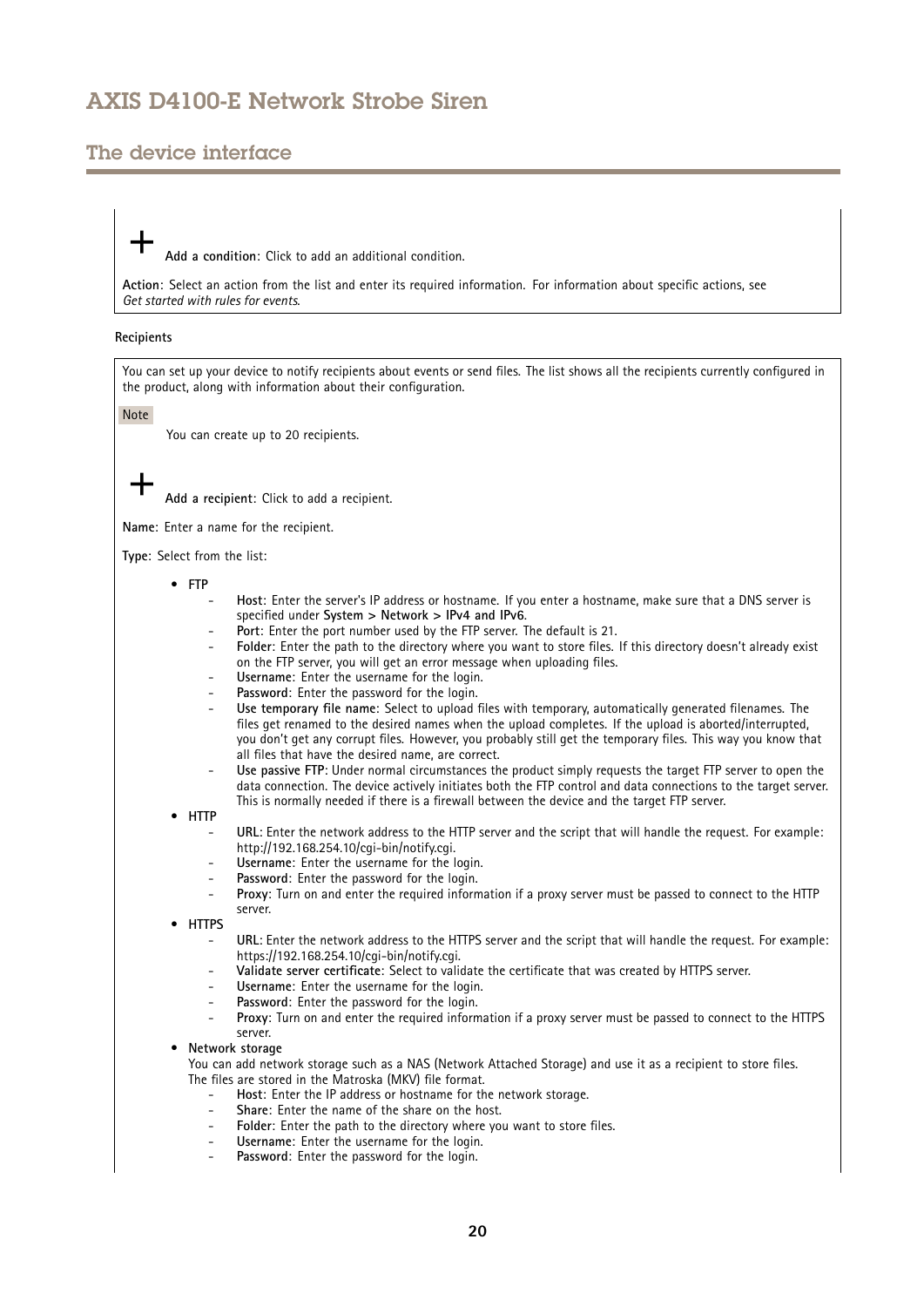# The device interface

| $\bullet$ SFTP                            |                                                                                                                                                                                                                                                                                                                                   |
|-------------------------------------------|-----------------------------------------------------------------------------------------------------------------------------------------------------------------------------------------------------------------------------------------------------------------------------------------------------------------------------------|
|                                           | Host: Enter the server's IP address or hostname. If you enter a hostname, make sure that a DNS server is<br>specified under System $>$ Network $>$ IPv4 and IPv6.                                                                                                                                                                 |
| $\overline{\phantom{0}}$                  | Port: Enter the port number used by the SFTP server. The default is 22.                                                                                                                                                                                                                                                           |
| ÷                                         | Folder: Enter the path to the directory where you want to store files. If this directory doesn't already exist on                                                                                                                                                                                                                 |
|                                           | the SFTP server, you will get an error message when uploading files.                                                                                                                                                                                                                                                              |
| ÷                                         | Username: Enter the username for the login.                                                                                                                                                                                                                                                                                       |
| $\overline{\phantom{0}}$                  | Password: Enter the password for the login.                                                                                                                                                                                                                                                                                       |
|                                           | SSH host public key (MD5): Enter the fingerprint of the remote host's public key (a 32 hexadecimal digits<br>string). The SFTP client supports SFTP servers using SSH-2 with RSA, DSA, ECDSA, and ED25519 host key<br>types. RSA is the preferred method during negotiation, followed by ECDSA, ED25519, and DSA. Make sure to    |
|                                           | enter the right MD5 host key that is used by your SFTP server.                                                                                                                                                                                                                                                                    |
|                                           | Use temporary file name: Select to upload files with temporary, automatically generated filenames. The<br>files get renamed to the desired names when the upload completes. If the upload is aborted/interrupted,<br>you don't get any corrupt files. However, you probably still get the temporary files. This way you know that |
|                                           | all files that have the desired name, are correct.                                                                                                                                                                                                                                                                                |
| Email<br>٠                                |                                                                                                                                                                                                                                                                                                                                   |
|                                           | Send email to: Enter the email address to send emails to. To enter multiple addresses, use commas to<br>separate them.                                                                                                                                                                                                            |
|                                           | Send email from: Enter the email address of the sending server.                                                                                                                                                                                                                                                                   |
| ÷.                                        | Username: Enter the username for the mail server. Leave this field empty if the mail server does not<br>require authentication.                                                                                                                                                                                                   |
| ÷                                         | Password: Enter the password for the mail server. Leave this field empty if the mail server does not require<br>authentication.                                                                                                                                                                                                   |
| ÷                                         | Email server (SMTP): Enter the name of the SMTP server, for example smtp.gmail.com, smtp.mail.yahoo.com.                                                                                                                                                                                                                          |
| $\frac{1}{2}$<br>$\overline{\phantom{0}}$ | Port: Enter the port number for the SMTP server, using values in the range 0-65535. The default value is 587.<br>Encryption: To use encryption, select either SSL or TLS.                                                                                                                                                         |
| $\overline{\phantom{0}}$                  | Validate server certificate: If you use encryption, select to validate the identity of the device. The certificate<br>can be self-signed or issued by a Certificate Authority (CA).                                                                                                                                               |
| Note                                      | POP authentication: Turn on to enter the name of the POP server, for example pop.qmail.com.                                                                                                                                                                                                                                       |
|                                           |                                                                                                                                                                                                                                                                                                                                   |
|                                           | Some email providers have security filters that prevent users from receiving or viewing large amount of<br>attachments, from receiving scheduled emails and similar. Check the email provider's security policy to avoid<br>your email account being locked or missing out on your expected emails.                               |
| $\bullet$ TCP                             |                                                                                                                                                                                                                                                                                                                                   |
| ÷                                         | Host: Enter the server's IP address or hostname. If you enter a hostname, make sure that a DNS server is<br>specified under System $>$ Network $>$ IPv4 and IPv6.<br>Port: Enter the port number used to access the server.                                                                                                       |
| <b>Test: Click to test the setup.</b>     |                                                                                                                                                                                                                                                                                                                                   |
| ٠                                         |                                                                                                                                                                                                                                                                                                                                   |
| $\ddot{\bullet}$                          | The context menu contains:                                                                                                                                                                                                                                                                                                        |
|                                           | View recipient: Click to view all the recipient details.                                                                                                                                                                                                                                                                          |
|                                           | Copy recipient: Click to copy a recipient. When you copy, you can make changes to the new recipient.                                                                                                                                                                                                                              |
|                                           | Delete recipient: Click to delete the recipient permanently.                                                                                                                                                                                                                                                                      |

### **Schedules**

十

Schedules and pulses can be used as conditions in rules. The list shows all the schedules and pulses currently configured in the product, along with information about their configuration.

**Add schedule**: Click to create <sup>a</sup> schedule or pulse.

**Manual trigger**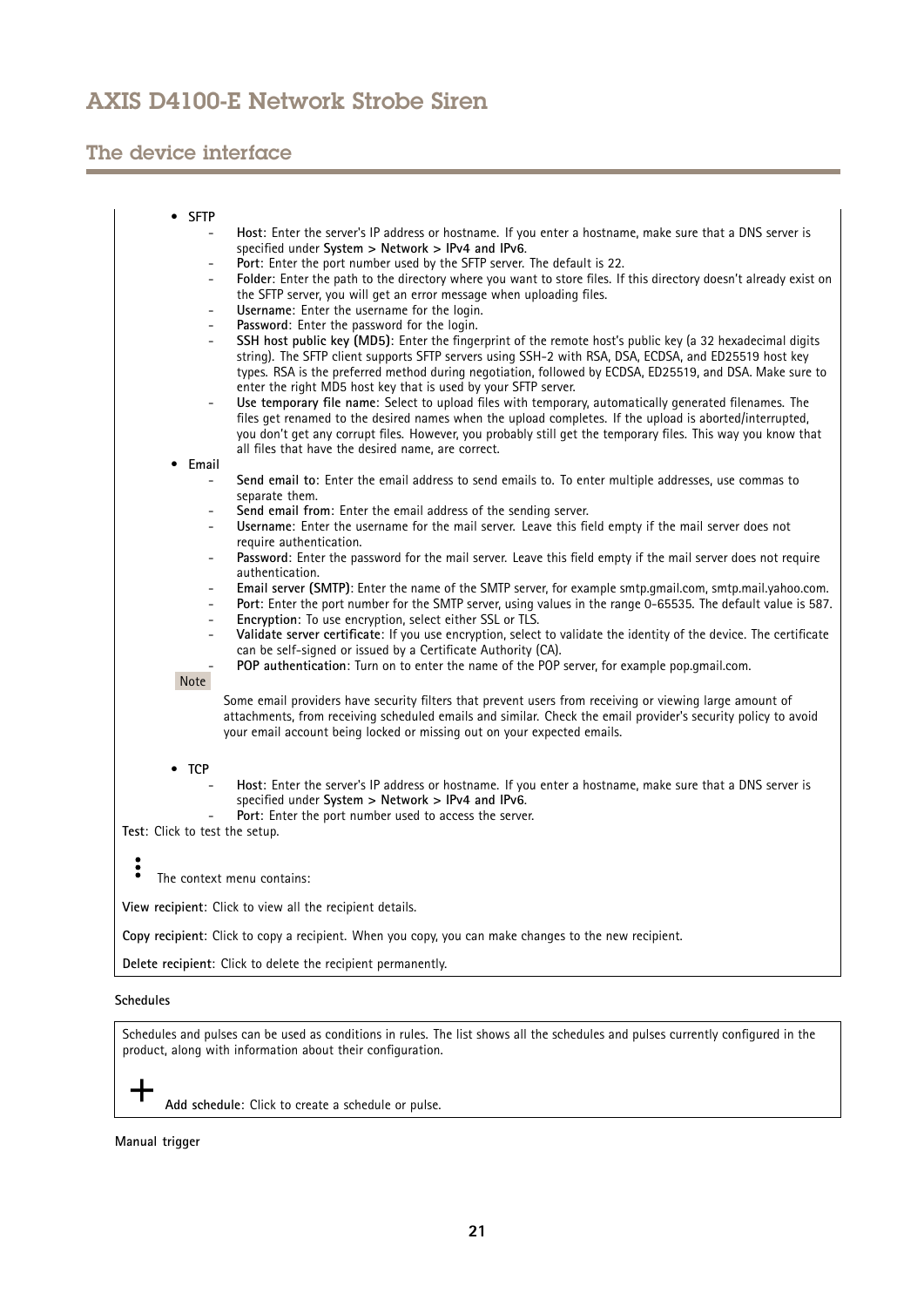## The device interface

The manual trigger is used to manually trigger <sup>a</sup> rule. The manual trigger can for example be used to validate actions during product installation and configuration.

### **MQTT**

MQTT (Message Queuing Telemetry Transport) is <sup>a</sup> standard messaging protocol for the Internet of Things (IoT). It was designed for simplified IoT integration and is used in <sup>a</sup> wide variety of industries to connect remote devices with <sup>a</sup> small code footprint and minimal network bandwidth. The MQTT client in Axis device firmware can simplify integration of data and events produced in the device to systems which are not video management systems (VMS).

Set up the device as an MQTT client. MQTT communication is based on two entities, the clients and the broker. The clients can send and receive messages. The broker is responsible for routing messages between clients.

You can learn more about MQTT in *AXIS OS [Portal](https://help.axis.com/axis-os#mqtt)*.

### **MQTT client**

**Connect**: Turn on or off the MQTT client.

**Status**: Shows the current status of the MQTT client.

**Broker**

**Host**: Enter the hostname or IP address of the MQTT server.

**Protocol**: Select which protocol to use.

**Port**: Enter the port number.

- 1883 is the default value for **MQTT over TCP**
- 8883 is the default value for **MQTT over SSL**
- 80 is the default value for **MQTT over WebSocket**
- 443 is the default value for **MQTT over WebSocket Secure**

**Username**: Enter the username that the client will use to access the server.

**Password**: Enter <sup>a</sup> password for the username.

**Client ID**: Enter <sup>a</sup> client ID. The client identifier is sent to the server when the client connects to it.

**Clean session**: Controls the behavior at connection and disconnection time. When selected, the state information is discarded at connect and disconnect.

**Keep alive interval**: The keep alive interval enables the client to detect when the server is no longer available without having to wait for the long TCP/IP timeout.

**Timeout**: The time interval in seconds to allow <sup>a</sup> connect to complete. Default value: 60

**Reconnect automatically**: Specifies whether the client should reconnect automatically after <sup>a</sup> disconnect.

**Connect message**

Specifies if <sup>a</sup> message should be sent out when <sup>a</sup> connection is established.

**Send message**: Turn on to send messages.

**Use default**: Turn off to enter your own default message.

**Topic**: Enter the topic for the default message.

**Payload**: Enter the content for the default message.

**Retain**: Select to keep the state of client on this **Topic**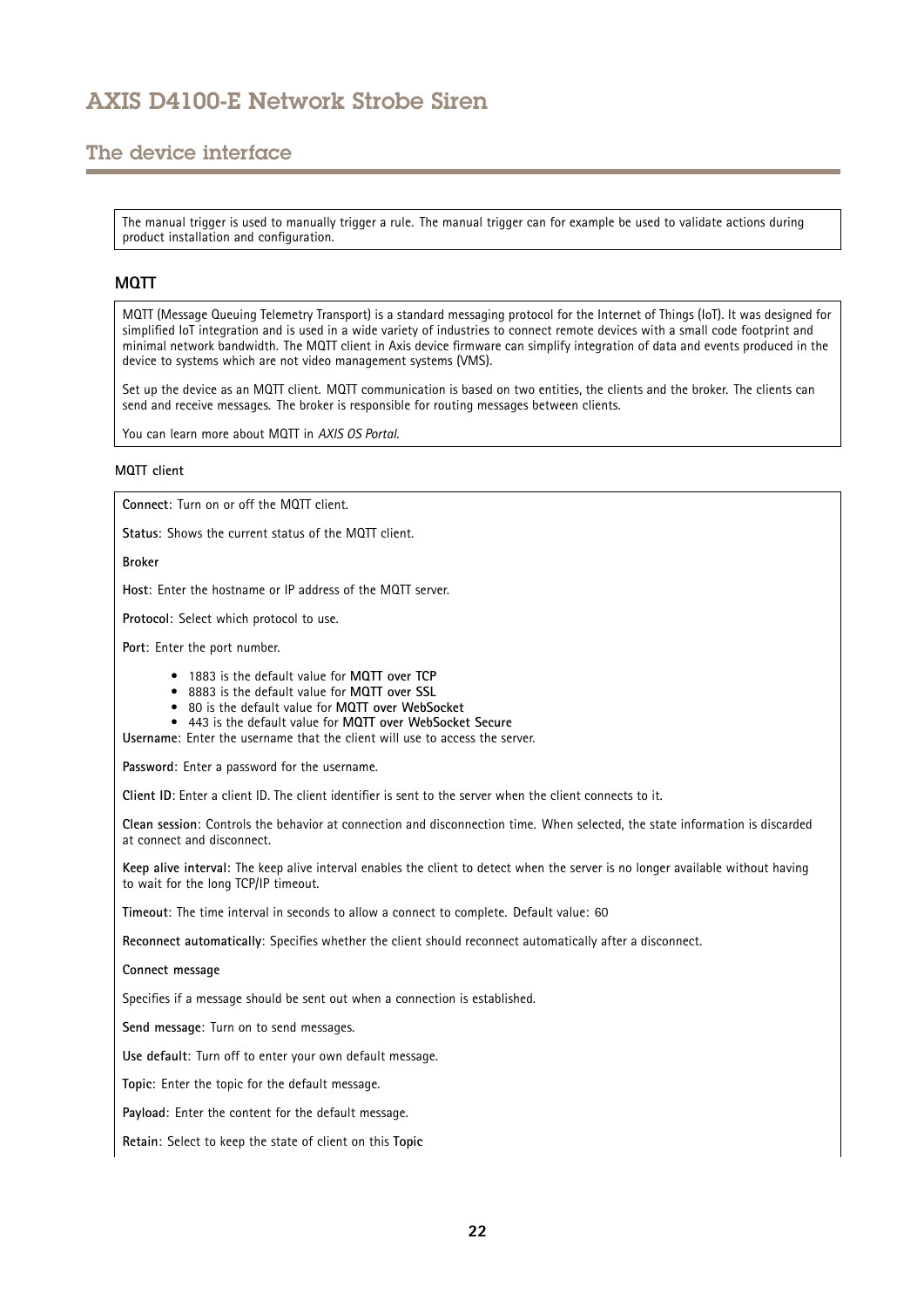## The device interface

**QoS**: Change the QoS layer for the packet flow.

#### **Last Will and Testament message**

The Last Will Testament (LWT) lets <sup>a</sup> client provide <sup>a</sup> testament along with its credentials when connecting to the broker. If the client disconnects ungracefully at some point later (maybe because his power source died), it can let the broker deliver <sup>a</sup> message to other clients. This LWT message has the same form as an ordinary message and gets routed via the same mechanics.

**Send message**: Turn on to send messages.

**Use default**: Turn off to enter your own default message.

**Topic**: Enter the topic for the default message.

**Payload**: Enter the content for the default message.

**Retain**: Select to keep the state of client on this **Topic**

**QoS**: Change the QoS layer for the packet flow.

#### **MQTT publication**

**Use default condition prefix**: Select to use the default condition prefix, that is defined in the **MQTT client** tab.

**Include condition name**: Select to include the topics that describe the condition in the MQTT topic.

**Include condition namespaces**: Select to include ONVIF topic namespaces in the MQTT topic.

**Include serial number in payload**: Select to include the device's serial number in the MQTT payload.

╈ **Add condition**: Click to add <sup>a</sup> condition.

**Retain**: Defines which MQTT messages are sent as retained..

- **None**: Send all messages as non-retained.
- •**Property**: Send only stateful messages as retained.
- **All**: Send both stateful and stateless messages as retained.

**QoS**: Select the desired level for the MQTT publication.

**MQTT subscriptions**

╈ **Add subscription**: Click to add <sup>a</sup> new MQTT subscription.

**Subscription filter**: Enter the MQTT topic that you want to subscribe to.

**Use device topic prefix**: Add the subscription filter as prefix to the MQTT topic.

**Subscription type**:

- **Stateless**: Select to convert MQTT messages into <sup>a</sup> stateless message.
- **Stateful**: Select to convert MQTT messages into <sup>a</sup> condition. The payload is used as the state.

**QoS**: Select the desired level for the MQTT subscription.

### **SIP**

**SIP settings**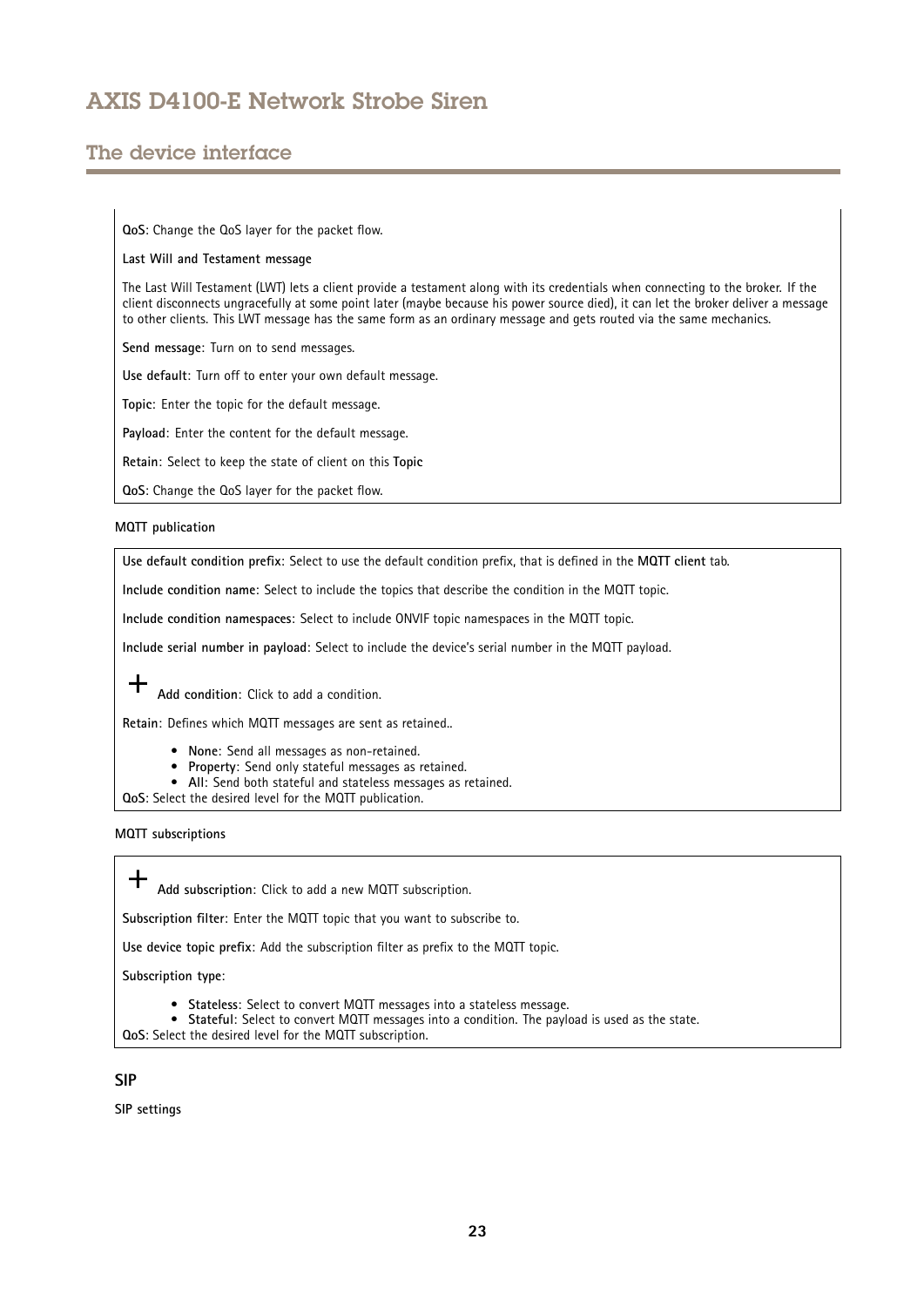# The device interface

Session Initiation Protocol (SIP) is used for interactive communication sessions between users. The sessions can include audio and video.

**Enable SIP**: Check this option to make it possible to initiate and receive SIP calls.

**Allow incoming calls**: Check this option to allow incoming calls from other SIP devices.

**Call handling**

- **Call timeout**: Set the maximum time <sup>a</sup> call can last before it ends if there is no answer (max 10 min).
- **Incoming call duration**: Set the maximum time an incoming call can last (max <sup>10</sup> min).
- • **End calls after**: Set the maximum time that <sup>a</sup> call can last (max <sup>60</sup> min). Select **Infinite call duration** if you don't want to limit the length of <sup>a</sup> call.

**Ports**

A port number must be between 1024 and 65535.

- **SIP port**: The network port used for SIP communication. The signaling traffic through this port is non-encrypted. The default port number is 5060. Enter <sup>a</sup> different port number if required.
- **TLS port**: The network port used for encrypted SIP communication. The signaling traffic through this port is encrypted with Transport Layer Security (TLS). The default port number is 5061. Enter <sup>a</sup> different port number if required.
- • **RTP start port**: The network port used for the first RTP media stream in <sup>a</sup> SIP call. The default start port number is 4000. Some firewalls block RTP traffic on certain port numbers.

### **NAT traversal**

Use NAT (Network Address Translation) traversal when the device is located on an private network (LAN) and you want to make it available from outside of that network.

Note

For NAT traversal to work, the router must support it. The router must also support UPnP®.

Each NAT traversal protocol can be used separately or in different combinations depending on the network environment.

- **ICE**: The ICE (Interactive Connectivity Establishment) protocol increases the chances of finding the most efficient path to successful communication between peer devices. If you also enable STUN and TURN, you improve the ICE protocol's chances.
- **STUN**: STUN (Session Traversal Utilities for NAT) is <sup>a</sup> client-server network protocol that lets the device determine if it is located behind <sup>a</sup> NAT or firewall, and if so obtain the mapped public IP address and port number allocated for connections to remote hosts. Enter the STUN server address, for example, an IP address.
- • **TURN**: TURN (Traversal Using Relays around NAT) is <sup>a</sup> protocol that lets <sup>a</sup> device behind <sup>a</sup> NAT router or firewall receive incoming data from other hosts over TCP or UDP. Enter the TURN server address and the login information.

**Audio and video**

• **Audio codec priority**: Select at least one audio codec with the desired audio quality for SIP calls. Drag-and-drop to change the priority.

Note

The selected codecs must match the call recipient codec, since the recipient codec is decisive when <sup>a</sup> call is made.

- **Audio direction**: Select allowed audio directions.
- **Video direction**: Select allowed video directions.

**Additional**

- **UDP-to-TCP switching**: Select to allow calls to switch transport protocols from UDP (User Datagram Protocol) to TCP (Transmission Control Protocol) temporarily. The reason for switching is to avoid fragmentation, and the switch can take place if <sup>a</sup> request is within <sup>200</sup> bytes of the maximum transmission unit (MTU) or larger than <sup>1300</sup> bytes.
- **Allow via rewrite**: Select to send the local IP address instead of the router's public IP address.
- **Allow contact rewrite**: Select to send the local IP address instead of the router's public IP address.
- • **Register with server every**: Set how often you want the device to register with the SIP server for the existing SIP accounts.
- **DTMF payload type**: Changes the default payload type for DTMF.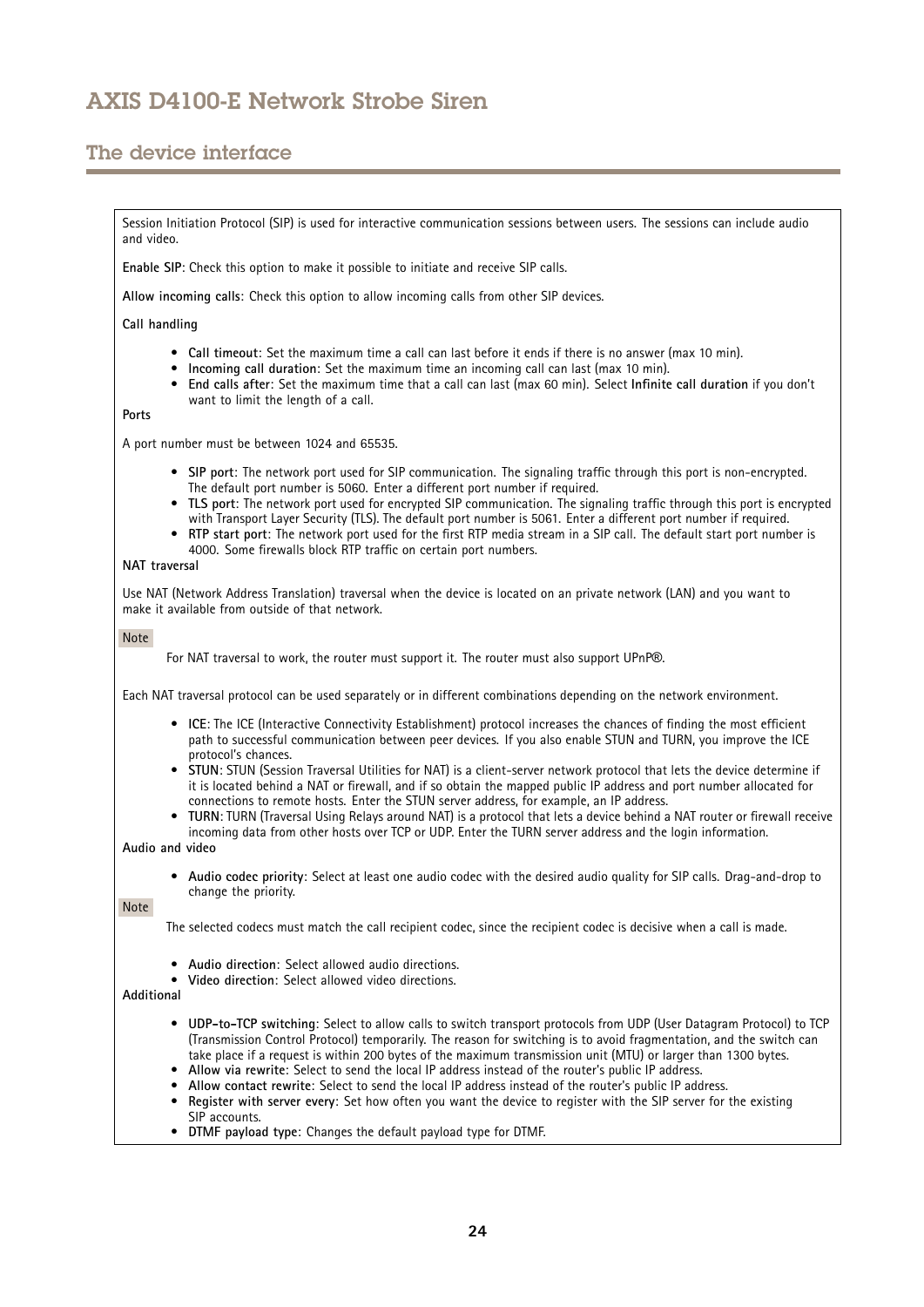# The device interface

### **SIP accounts**

All current SIP accounts are listed under **SIP accounts**. For registered accounts, the colored circle lets you know the status.

The account is successfully registered with the SIP server.

There is <sup>a</sup> problem with the account. Possible reasons can be authorization failure, that the account credentials are wrong, or that the SIP server can't find the account.

The **peer to peer (default)** account is an automatically created account. You can delete it if you create at least one other account and set that account as default. The default account is always used when <sup>a</sup> VAPIX® Application Programming Interface (API) call is made without specifying which SIP account to call from.

**Account**: Click to create <sup>a</sup> new SIP account.

- **Active**: Select to be able to use the account.
- • **Make default**: Select to make this the default account. There must be <sup>a</sup> default account, and there can only be one default account.
- **Name**: Enter <sup>a</sup> descriptive name. This can, for example, be <sup>a</sup> first and last name, <sup>a</sup> role, or <sup>a</sup> location. The name is not unique.
- **User ID**: Enter the unique extension or phone number assigned to the device.
- **Peer-to-peer**: Use for direct calls to another SIP device on the local network.
- •**Registered**: Use for calls to SIP devices outside the local network, through <sup>a</sup> SIP server.
- • **Domain**: If available, enter the public domain name. It will be shown as part of the SIP address when calling other accounts.
- **Password**: Enter the password associated with the SIP account for authenticating against the SIP server.
- • **Authentication ID**: Enter the authentication ID used for authenticating against the SIP server. If it is the same as the user ID, you don't need to enter the authentication ID.
- •**Caller ID**: The name which is presented to the recipient of calls from the device.
- •**Registrar**: Enter the IP address for the registrar.
- • **Transport mode**: Select the SIP transport mode for the account: UPD, TCP, or TLS. When you select TLS, you get the option to use media encryption.
- **Media encryption** (only with transport mode TLS): Select the type of encryption for media (audio and video) in SIP calls.
- •**Certificate** (only with transport mode TLS): Select <sup>a</sup> certificate.
- •**Verify server certificate** (only with transport mode TLS): Check to verify the server certificate.
- • **Secondary SIP server**: Turn on if you want the device to try to register on <sup>a</sup> secondary SIP server if registration on the primary SIP server fails.
- •**Answer automatically**: Select to automatically answer an incoming call.
- • **SIP secure**: Select to use Secure Session Initiation Protocol (SIPS). SIPS uses the TLS transport mode to encrypt traffic. •
- **Proxies**

### **Proxy**: Click to add <sup>a</sup> proxy.

- Prioritize: If you have added two or more proxies, click to prioritize them.
- **Server address**: Enter the IP address of the SIP proxy server.
- **Username**: If required, enter the username for the SIP proxy server.
- **Password**: If required, enter the password for the SIP proxy server.
- • **Video**
	- **View area**: Select the view area to use for video calls. If you select none, the native view is used.
	- **Resolution**: Select the resolution to use for video calls. The resolution affects the required bandwidth.
	- **Frame rate**: Select the number of frames per second for video calls. The frame rate affects the required bandwidth.
- • **DTMF**
	- **Use RTP (RFC2833)**: Select to allow dual-tone multifrequency (DTMF) signaling, other tone signals and telephony events in RTP packets.
	- **Use SIP INFO (RFC2976)**: Select to include the INFO method to the SIP protocol. The INFO method adds optional application layer information, generally related to the session.
	- **DTMF sequence**: Click to add an action rule triggered by touch-tone. You must activate the action rule in the **Events** tab.
	- **Sequence**: Enter the characters to trigger the action rule. Allowed characters: 0–9, A-D, #, and \*.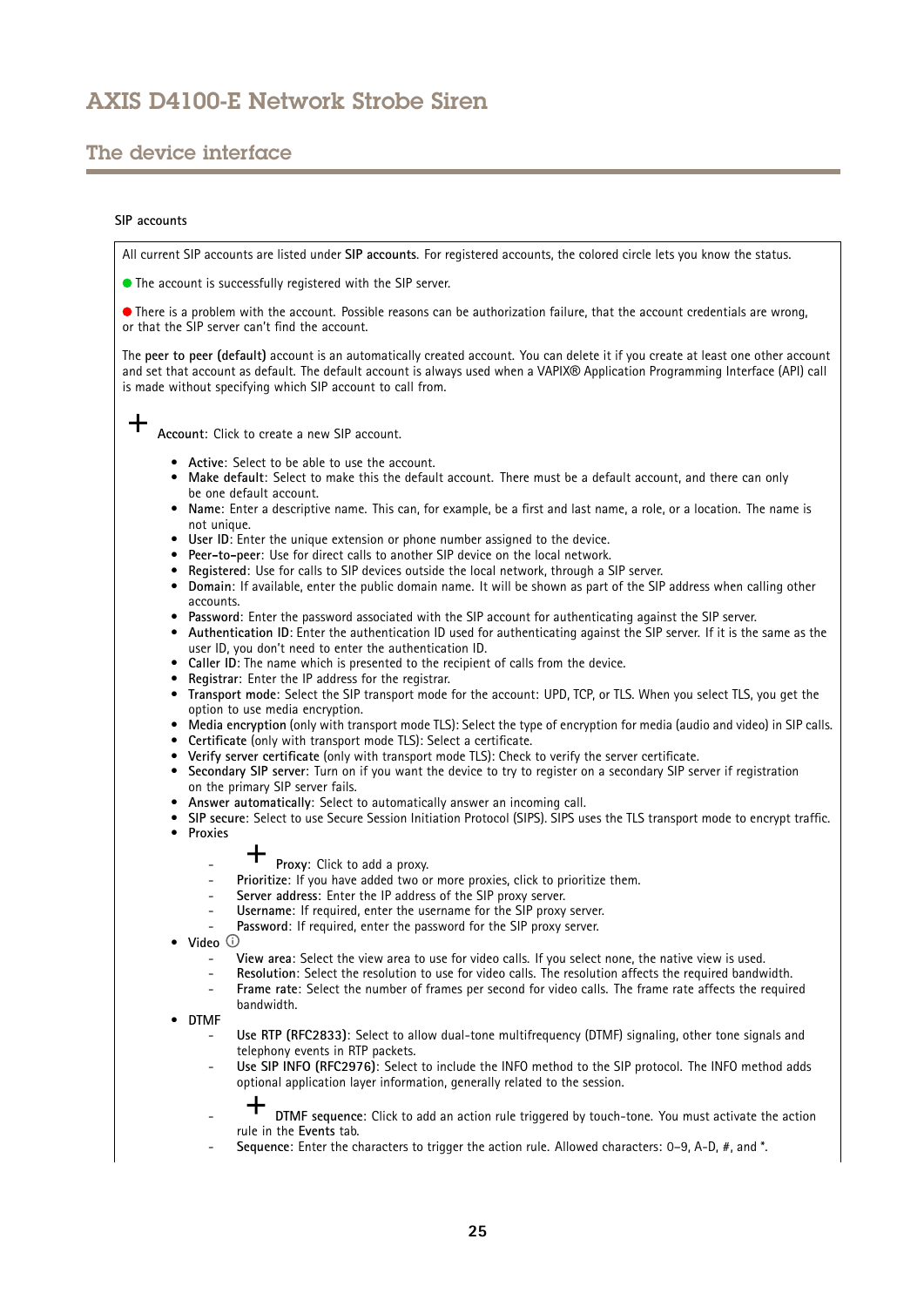## The device interface

**Description**: Enter <sup>a</sup> description of the action to be triggered.

#### **SIP test call**

**SIP account**: Select which account to make the test call from.

**SIP** address: Enter a SIP address and click  $\bullet$  to make a test call and verify that the account works.

### **Accessories**

#### **I/O ports**



**Supervised**: Turn on to make it possible to detect and trigger actions if someone tampers with the connection to digital I/O devices. In addition to detecting if an input is open or closed, you can also detect if someone has tampered with it (that is, cut or shorted). To supervise the connection requires additional hardware (end-of-line resistors) in the external I/O loop.

### **Logs**

### **Reports and logs**

#### **Reports**

- • **View the device server report**: Click to show information about the product status in <sup>a</sup> pop-up window. The Access Log is automatically included in the Server Report.
- • **Download the device server report**: Click to download the server report. It creates <sup>a</sup> .zip file that contains <sup>a</sup> complete server report text file in UTF–8 format, as well as <sup>a</sup> snapshot of the current live view image. Always include the server report .zip file when you contact support.
- • **Download the crash report**: Click to download an archive with detailed information about the server's status. The crash report contains information that is in the server report as well as detailed debug information. This report might contain sensitive information such as network traces. It can take several minutes to generate the report.

**Logs**

• **View the system log**: Click to show information about system events such as device startup, warnings and critical messages.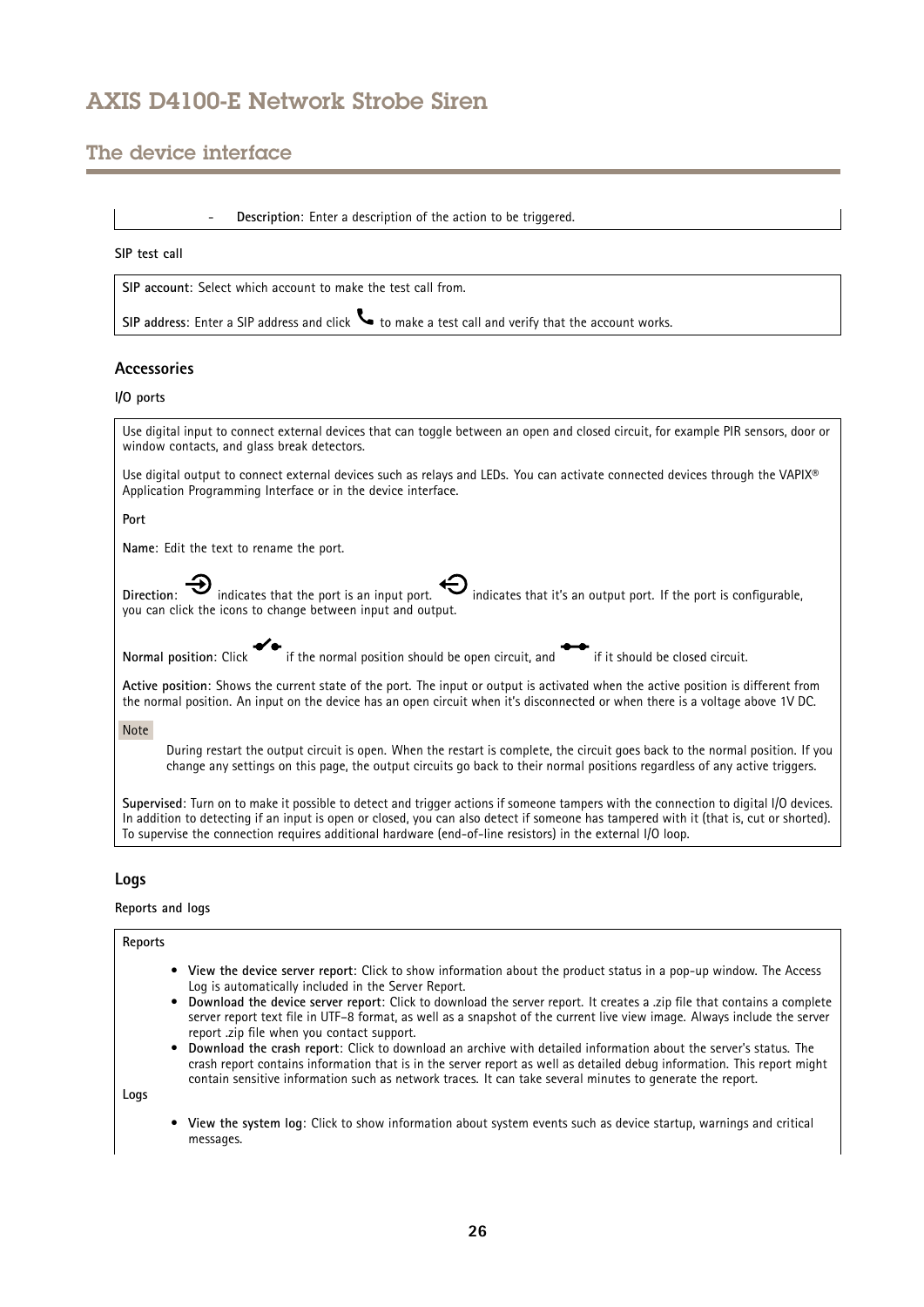# <span id="page-26-0"></span>The device interface

• **View the access log**: Click to show all failed attempts to access the device, for example when <sup>a</sup> wrong login password is used.

### **Network trace**

### Important

A network trace file might contain sensitive information, for example certificates or passwords.

A network trace file can help you troubleshoot problems by recording activity on the network. Select the duration of the trace in seconds or minutes, and click **Download**.

### **Remote system log**

| שטו ווואזכוני וטש                                                                                                                                                                                                                                                                                                                  |
|------------------------------------------------------------------------------------------------------------------------------------------------------------------------------------------------------------------------------------------------------------------------------------------------------------------------------------|
| Syslog is a standard for message logging. It allows separation of the software that generates messages, the system that stores<br>them, and the software that reports and analyzes them. Each message is labeled with a facility code, which indicates the software<br>type generating the message, and assigned a severity level. |
| Server: Click to add a new server.                                                                                                                                                                                                                                                                                                 |
| Host: Enter the hostname or IP address of the server.                                                                                                                                                                                                                                                                              |
| Format: Select which syslog message format to use.                                                                                                                                                                                                                                                                                 |
| $\bullet$ RFC 3164<br>$\bullet$ RFC 5424<br><b>Protocol:</b> Select the protocol and port to use:                                                                                                                                                                                                                                  |
| • UDP (Default port is 514)<br>• TCP (Default port is 601)<br>• TLS (Default port is 6514)<br>.                                                                                                                                                                                                                                    |

**Severity**: Select which messages to send when triggered.

**CA certificate set**: See the current settings or add <sup>a</sup> certificate.

### **Plain config**

Plain config is for advanced users with experience of Axis device configuration. Most parameters can be set and edited from this page.

## **Maintenance**

**Restart**: Restart the device. This does not affect any of the current settings. Running applications restart automatically.

**Restore**: Return *most* settings to the factory default values. Afterwards you must reconfigure the device and apps, reinstall any apps that didn't come preinstalled, and recreate any events and PTZ presets.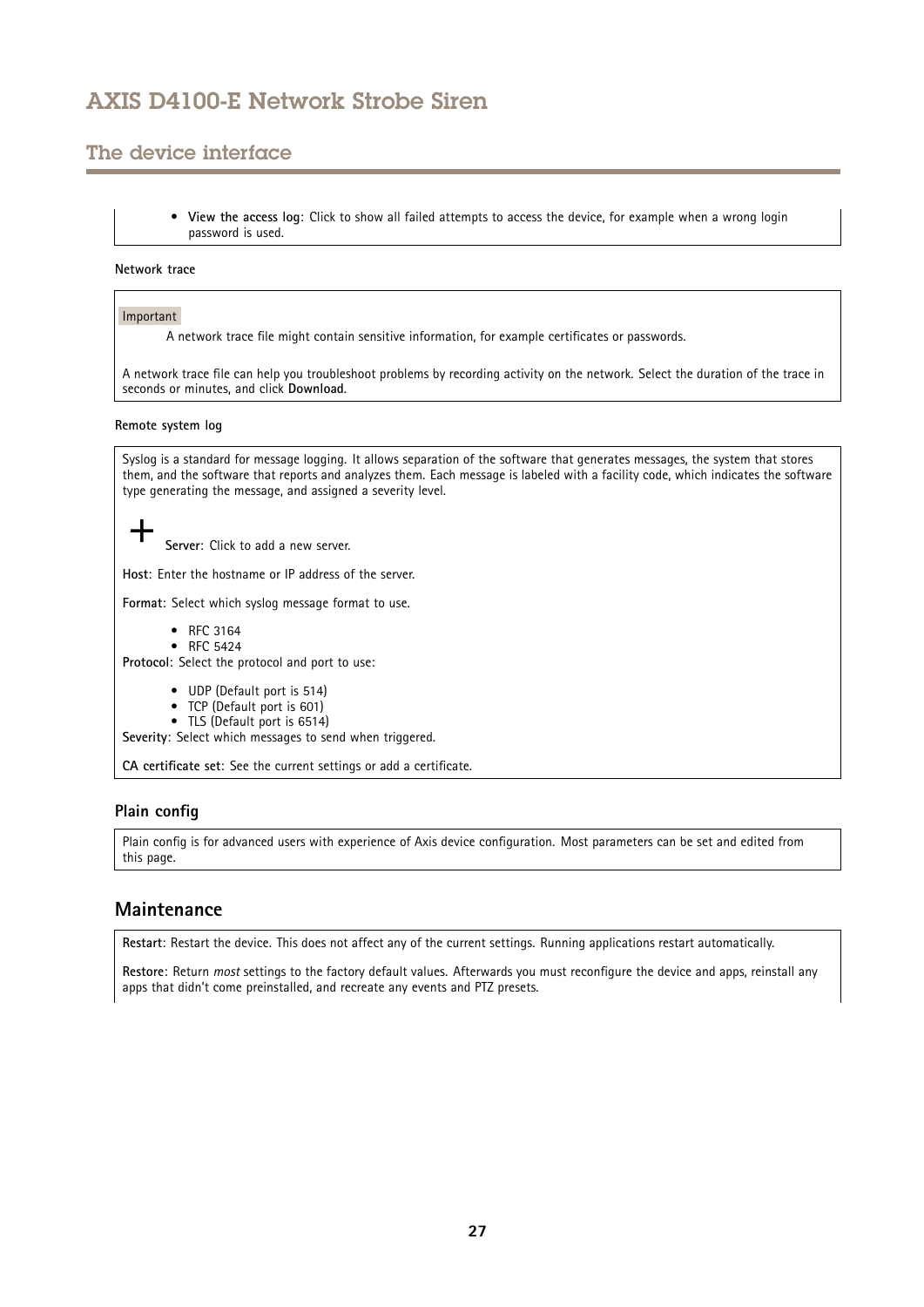## The device interface

### Important

The only settings saved after restore are:

- Boot protocol (DHCP or static)
- Static IP address
- Default router
- Subnet mask
- 802.1X settings
- O3C settings

**Factory default**: Return *all* settings to the factory default values. Afterwards you must reset the IP address to make the device accessible.

#### Note

All Axis device firmware is digitally signed to ensure that you only install verified firmware on your device. This further increases the overall minimum cybersecurity level of Axis devices. For more information, see the white paper "Signed firmware, secure boot, and security of private keys" at *[axis.com](https://www.axis.com/learning/white-papers)*.

**Firmware upgrade**: Upgrade to <sup>a</sup> new firmware version. New firmware releases can contain improved functionality, bug fixes, and completely new features. We recommend you to always use the latest release. To download the latest release, go to *[axis.com/support](https://www.axis.com/support/firmware)*.

When you upgrade, you can choose between three options:

- **Standard upgrade**: Upgrade to the new firmware version.
- • **Factory default**: Upgrade and return all settings to the factory default values. When you choose this option, you can't revert to the previous firmware version after the upgrade.
- • **Autorollback**: Upgrade and confirm the upgrade within the set time. If you don't confirm, the device reverts to the previous firmware version.

**Firmware rollback**: Revert to the previously installed firmware version.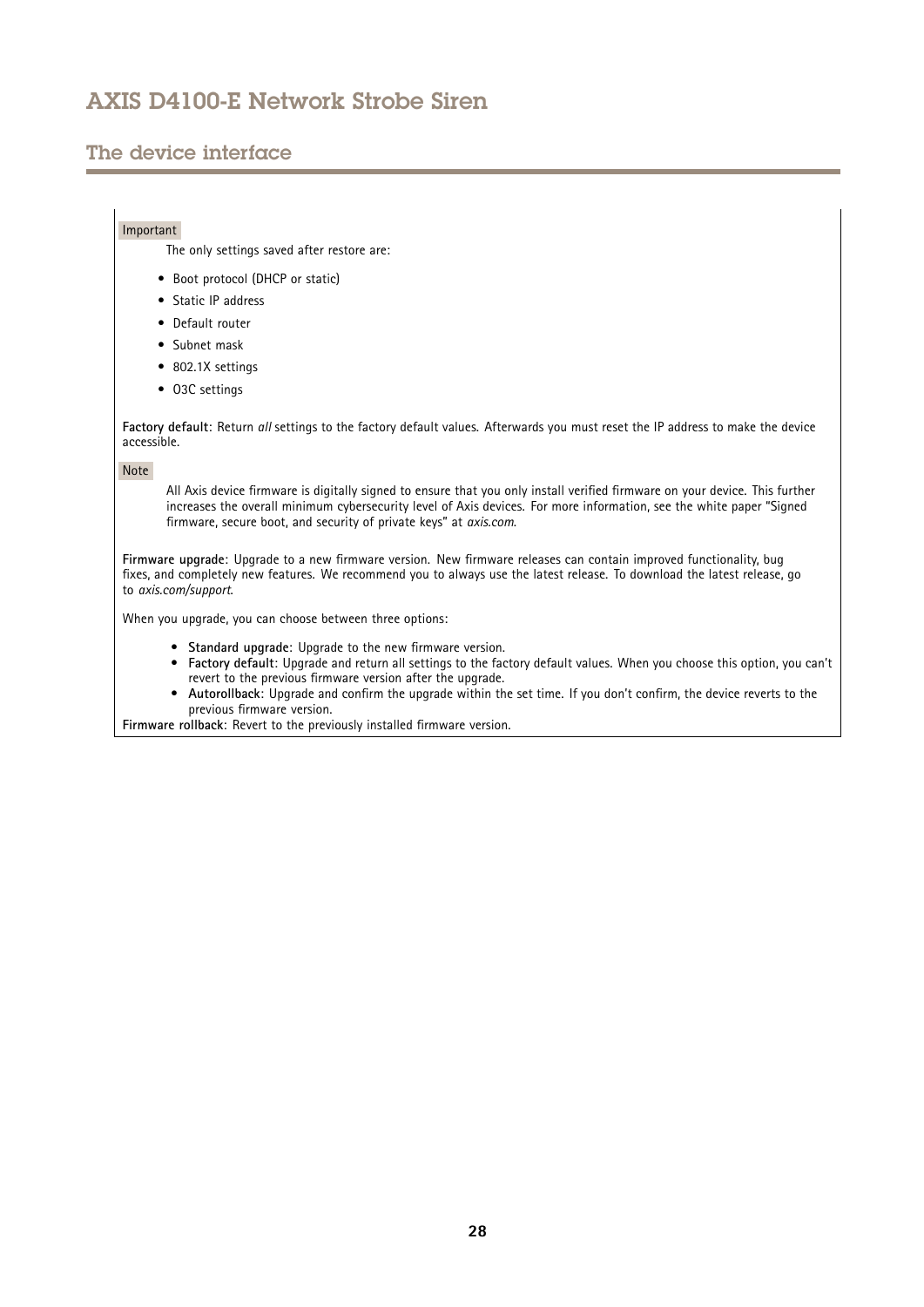# <span id="page-28-0"></span>Specifications

# Specifications

## **Product overview**



- *1 Network connector PoE*
- *2 Status LED indicator*
- *3 I/O connector*
- *4 Control button*
- *5 White LEDs*
- *<sup>6</sup> RGBA (red, blue, green, amber) LEDs*
- *7 Siren*
- *8 Light direction A*
- *9 Light direction B*
- *10 Light direction C*
- *11 Light direction D*

## **LED indicators**

| <b>Status LED</b> | Indication                                                                         |
|-------------------|------------------------------------------------------------------------------------|
| Green             | Shows steady green for 10 seconds for normal operation after startup completed.    |
| Amber             | Steady during startup, during reset to factory default or when restoring settings. |

 $\odot$ 

4

 $\overline{B}$ 

 $\bullet$ 

## **Buttons**

### **Control button**

The control button is used for:

- Resetting the product to factory default settings. See *Reset to factory default [settings](#page-33-0) on page [34](#page-33-0)*.
- Connecting to <sup>a</sup> one-click cloud connection (O3C) service over the internet. To connect, press and hold the button for about 3 seconds until the status LED flashes green.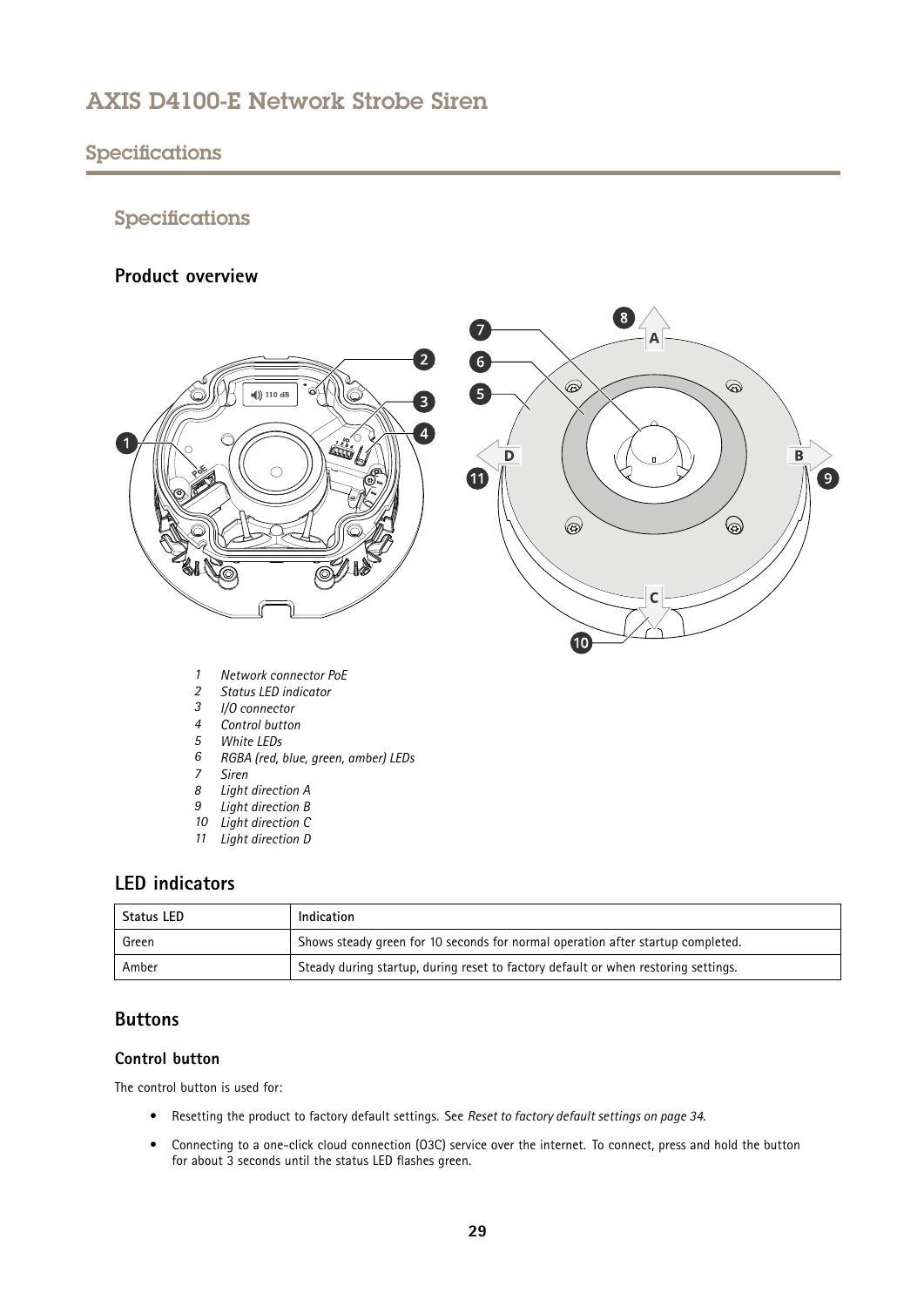## <span id="page-29-0"></span>Specifications

### **Connectors**

### **Network connector**

RJ45 Ethernet connector with Power over Ethernet (PoE).

### **I/O connector**

**Digital input -** For connecting devices that can toggle between an open and closed circuit, for example PIR sensors, door/window contacts, and glass break detectors.

**Digital output -** For connecting external devices such as relays and LEDs. Connected devices can be activated by the VAPIX® Application Programming Interface, trough an event or from the product's webpage.

4-pin terminal block



| <b>Function</b>                   | Pin     | <b>Notes</b>                                                                                                                                                                                                                                                | <b>Specifications</b>                   |
|-----------------------------------|---------|-------------------------------------------------------------------------------------------------------------------------------------------------------------------------------------------------------------------------------------------------------------|-----------------------------------------|
| DC ground                         |         |                                                                                                                                                                                                                                                             | 0 V DC                                  |
| DC output                         | 2       | Can be used to power auxiliary equipment.<br>Note: This pin can only be used as power out.                                                                                                                                                                  | 12 V DC<br>Max $load = 50$ mA           |
| Configurable<br>(Input or Output) | $3 - 4$ | Digital input – Connect to pin 1 to activate, or leave floating<br>(unconnected) to deactivate.                                                                                                                                                             | 0 to max $30$ V DC                      |
|                                   |         | Digital output – Internally connected to pin 1 (DC ground) when<br>active, and floating (unconnected) when inactive. If used with an<br>inductive load, e.g., a relay, connect a diode in parallel with the load,<br>to protect against voltage transients. | 0 to max 30 V DC, open drain,<br>100 mA |

**Example**



- *1 DC ground*
- *2 DC output 12 V, max 50mA*
- *<sup>3</sup> I/O configured as input*
- *<sup>4</sup> I/O configured as output*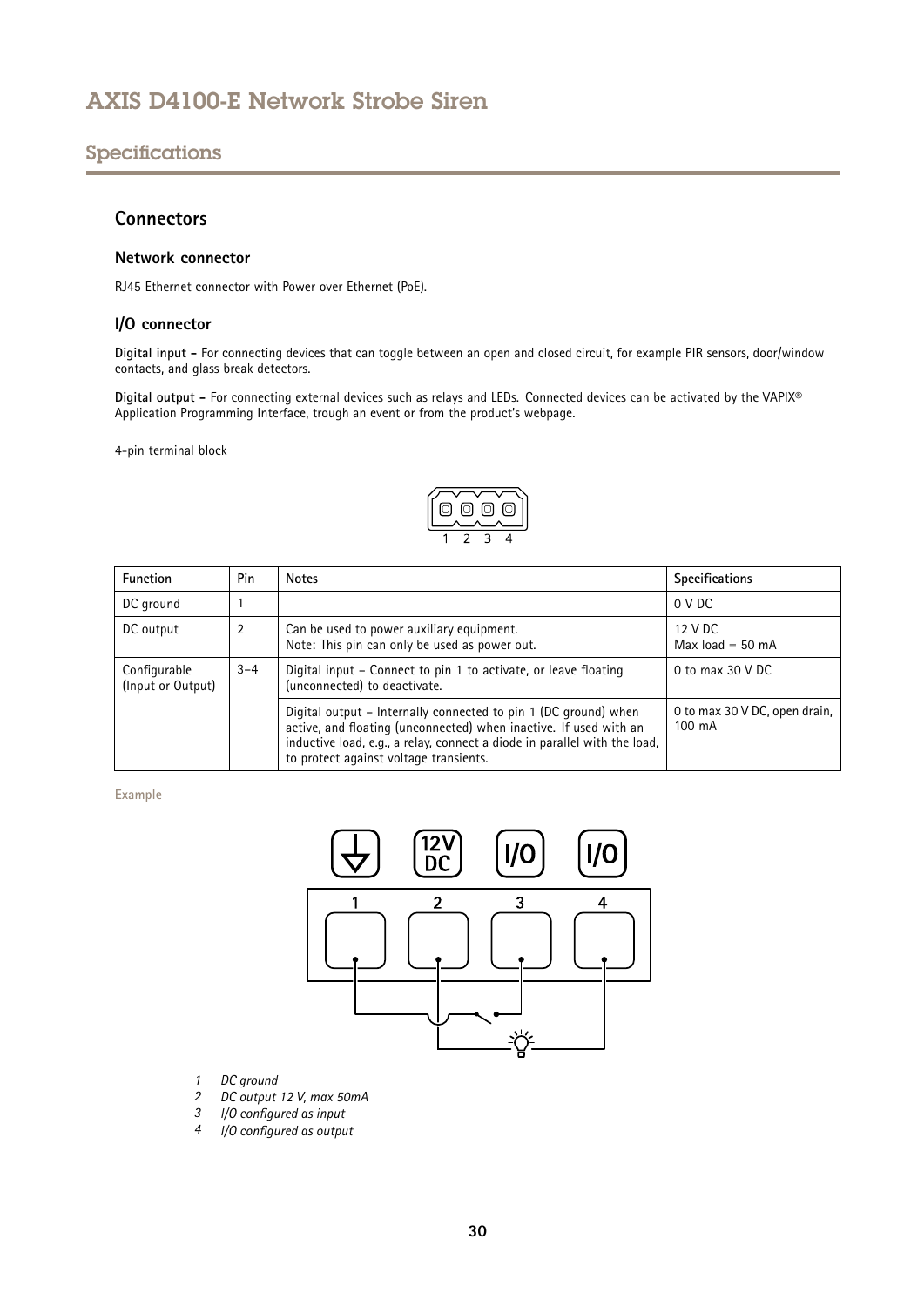# <span id="page-30-0"></span>Specifications

# **Light pattern names**

| <b>Off</b>                       |
|----------------------------------|
| Steady                           |
| Steady white + flash color       |
| Alternate                        |
| Pulse                            |
| Escalate 3 steps                 |
| Blink 3x                         |
| Blink 4x                         |
| Blink 3x fade                    |
| Blink 4x fade                    |
| Flash 1x                         |
| Flash 3x                         |
| Flash 1x white + steady color    |
| Flash 3x white + steady color    |
| Direction A + steady color       |
| Direction B + steady color       |
| Direction C + steady color       |
| Direction $D +$ steady color     |
| Rotate white + steady color      |
| Rotate tail white + steady color |
| Random white + steady color      |
| Spin white + steady color        |
| Steady white + steady color      |

# **Maximum sound pressure levels**

| Sound pattern name      | Sound pressure levels (dB) |
|-------------------------|----------------------------|
|                         | -1                         |
| Alarm: Alarm high pitch | 111                        |
| Alarm: Alarm low pitch  | 108                        |
| Alarm: Bird             | 112                        |
| Alarm: Boat horn        | 91                         |
| Alarm: Car alarm fast   | 107                        |
| Alarm: Car alarm slow   | 110                        |
| Alarm: Classic clock    | 96                         |
| Alarm: First attender   | 98                         |
| Alarm: Horror           | 109                        |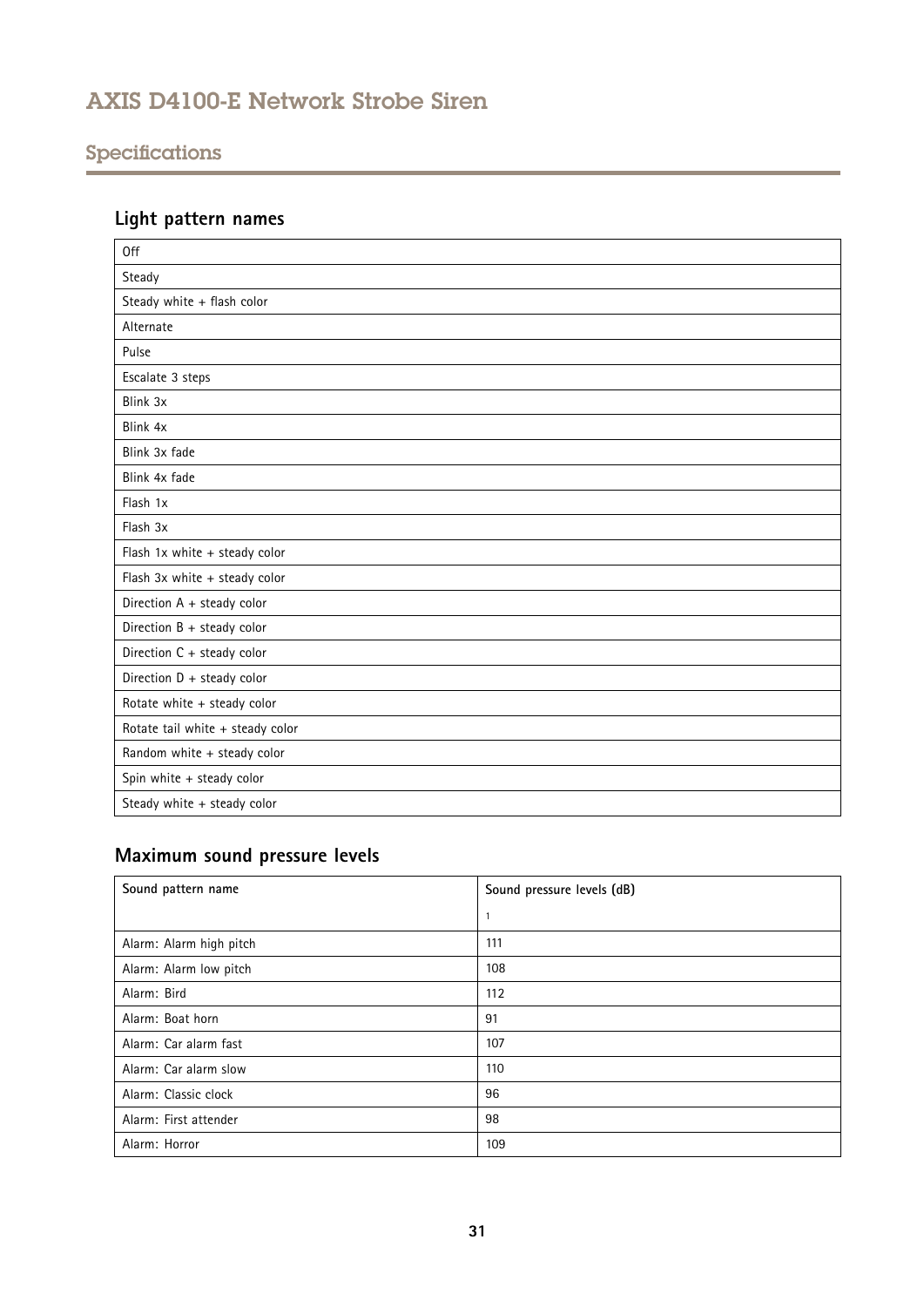# Specifications

1. Wall mounted at <sup>a</sup> distance of 1 meter on axis at volume setting 5.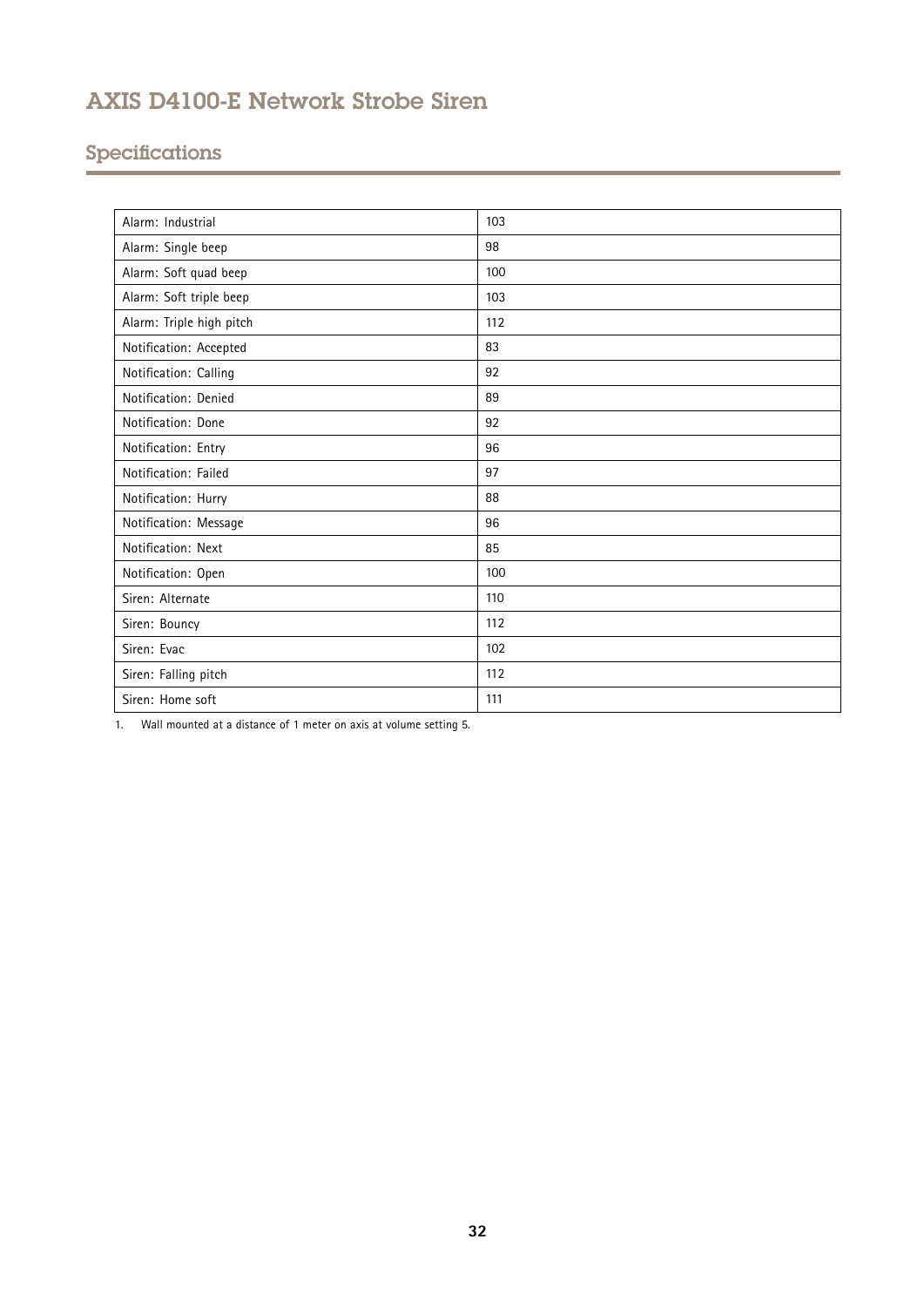## <span id="page-32-0"></span>Cleaning recommendations

# Cleaning recommendations

If the device gets grease stains or becomes heavily soiled, you can clean it with mild, solvent-free soap or detergent.

### *NOTICE*

Never use harsh detergent, for example gasoline, benzene, or acetone.

- 1. Use <sup>a</sup> can of compressed air to remove any dust or loose dirt from the device.
- 2. Clean the device with <sup>a</sup> soft cloth dampened with mild detergent and lukewarm water.
- 3. Wipe carefully with <sup>a</sup> dry cloth.

### Note

Avoid cleaning in direct sunlight or at elevated temperatures, as this may cause stains when the water droplets dry.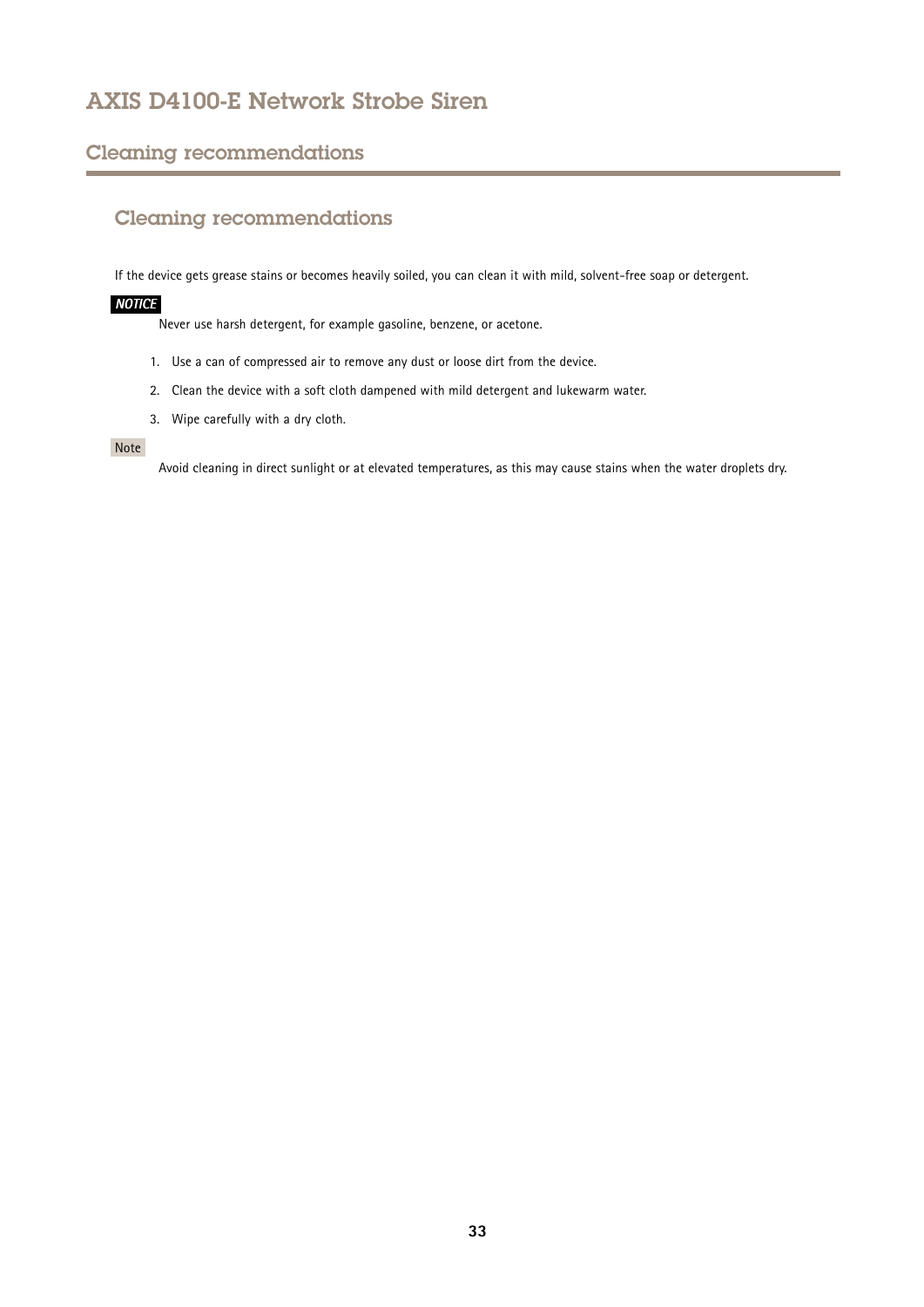## <span id="page-33-0"></span>Troubleshooting

### Troubleshooting

## **Reset to factory default settings**

#### Important

Reset to factory default should be used with caution. A reset to factory default resets all settings, including the IP address, to the factory default values.

To reset the product to the factory default settings:

- 1. Disconnect power from the product.
- 2. Press and hold the control button while reconnecting power. See *Product [overview](#page-28-0) on page [29](#page-28-0)*.
- 3. Keep the control button pressed for 15–30 seconds until the status LED indicator flashes amber.
- 4. Release the control button. The process is complete when the status LED indicator turns green. The product has been reset to the factory default settings. If no DHCP server is available on the network, the default IP address is 192.168.0.90.
- 5. Use the installation and management software tools to assign an IP address, set the password, and access the device.

The installation and management software tools are available from the support pages on *[axis.com/support](https://www.axis.com/support)*.

You can also reset parameters to factory default through the device's webpage. Go to **Maintenance** <sup>&</sup>gt; **Factory default** and click **Default**.

### **Firmware options**

Axis offers product firmware management according to either the active track or the long-term support (LTS) tracks. Being on the active track means continuously getting access to all the latest product features, while the LTS tracks provide <sup>a</sup> fixed platform with periodic releases focused mainly on bug fixes and security updates.

Using firmware from the active track is recommended if you want to access the newest features, or if you use Axis end-to-end system offerings. The LTS tracks are recommended if you use third-party integrations, which are not continuously validated against the latest active track. With LTS, the products can maintain cybersecurity without introducing any significant functional changes or affecting any existing integrations. For more detailed information about Axis product firmware strategy, go to *[axis.com/support/firmware](https://www.axis.com/support/firmware)*.

### **Check the current firmware version**

Firmware is the software that determines the functionality of network devices. When you troubleshoot <sup>a</sup> problem, we recommend you to start by checking the current firmware version. The latest firmware version might contain <sup>a</sup> correction that fixes your particular problem.

To check the current firmware:

- 1. Go to the device interface <sup>&</sup>gt; **Status**.
- 2. See the firmware version under **Device info**.

## **Upgrade the firmware**

### Important

Preconfigured and customized settings are saved when you upgrade the firmware (provided that the features are available in the new firmware) although this is not guaranteed by Axis Communications AB.

#### Important

Make sure the device remains connected to the power source throughout the upgrade process.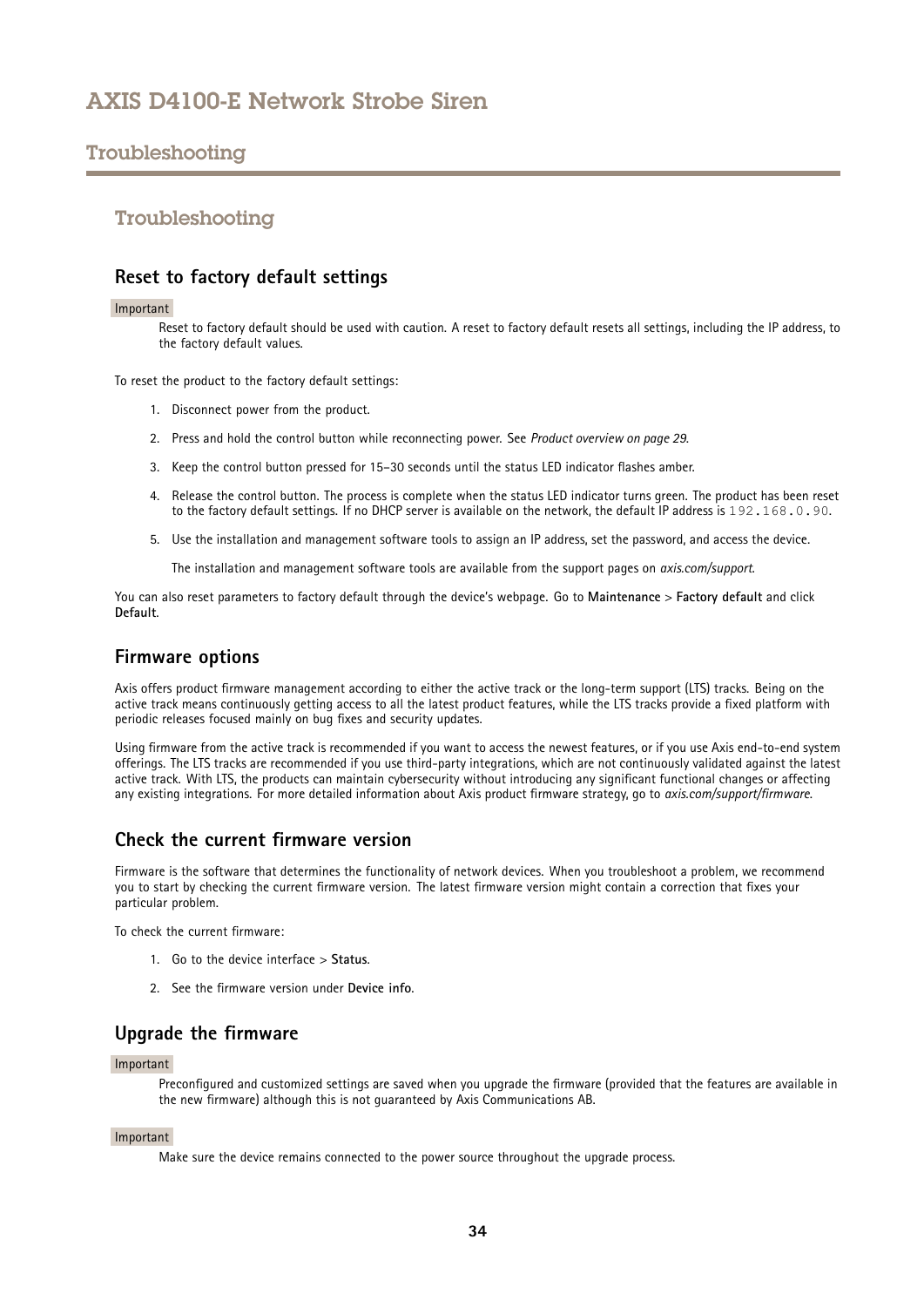# <span id="page-34-0"></span>Troubleshooting

### Note

When you upgrade the device with the latest firmware in the active track, the product receives the latest functionality available. Always read the upgrade instructions and release notes available with each new release before you upgrade the firmware. To find the latest firmware and the release notes, go to *[axis.com/support/firmware](https://www.axis.com/support/firmware)*.

- 1. Download the firmware file to your computer, available free of charge at *[axis.com/support/firmware](https://www.axis.com/support/firmware)*.
- 2. Log in to the device as an administrator.
- 3. Go to **Maintenance <sup>&</sup>gt; Firmware upgrade** and click **Upgrade**.

When the upgrade has finished, the product restarts automatically.

## **Technical issues, clues, and solutions**

If you can't find what you're looking for here, try the troubleshooting section at *[axis.com/support](https://www.axis.com/support)*.

| Problems upgrading the firmware                                           |                                                                                                                                                                                                                                                                                                                                                                                                                         |  |
|---------------------------------------------------------------------------|-------------------------------------------------------------------------------------------------------------------------------------------------------------------------------------------------------------------------------------------------------------------------------------------------------------------------------------------------------------------------------------------------------------------------|--|
| Firmware upgrade failure                                                  | If the firmware upgrade fails, the device reloads the previous firmware. The most common reason<br>is that the wrong firmware file has been uploaded. Check that the name of the firmware file<br>corresponds to your device and try again.                                                                                                                                                                             |  |
| Problems after firmware<br>upgrade                                        | If you experience problems after a firmware upgrade, roll back to the previously installed version<br>from the Maintenance page.                                                                                                                                                                                                                                                                                        |  |
| Problems setting the IP address                                           |                                                                                                                                                                                                                                                                                                                                                                                                                         |  |
| The device is located on a<br>different subnet                            | If the IP address intended for the device and the IP address of the computer used to access the<br>device are located on different subnets, you cannot set the IP address. Contact your network<br>administrator to obtain an IP address.                                                                                                                                                                               |  |
| The IP address is being used<br>by another device                         | Disconnect the Axis device from the network. Run the ping command (in a Command/DOS window,<br>type ping and the IP address of the device):                                                                                                                                                                                                                                                                             |  |
|                                                                           | . If you receive: Reply from <ip address="">: bytes=32; time=10<br/>this means that the IP address may already be in use by another device on the network.<br/>Obtain a new IP address from the network administrator and reinstall the device.<br/>• If you receive: Request timed out, this means that the IP address is available<br/>for use with the Axis device. Check all cabling and reinstall the device.</ip> |  |
| Possible IP address conflict<br>with another device on the<br>same subnet | The static IP address in the Axis device is used before the DHCP server sets a dynamic address.<br>This means that if the same default static IP address is also used by another device, there may<br>be problems accessing the device.                                                                                                                                                                                 |  |
| The device can't be accessed from a browser                               |                                                                                                                                                                                                                                                                                                                                                                                                                         |  |
| Can't log in                                                              | When HTTPS is enabled, ensure that the correct protocol (HTTP or HTTPS) is used when attempting<br>to log in. You may need to manually type http or https in the browser's address field.                                                                                                                                                                                                                               |  |
|                                                                           | If the password for the user root is lost, the device must be reset to the factory default settings.<br>See Reset to factory default settings on page 34.                                                                                                                                                                                                                                                               |  |
| The IP address has been<br>changed by DHCP                                | IP addresses obtained from a DHCP server are dynamic and may change. If the IP address has been<br>changed, use AXIS IP Utility or AXIS Device Manager to locate the device on the network. Identify<br>the device using its model or serial number, or by the DNS name (if the name has been configured).                                                                                                              |  |
|                                                                           | If required, a static IP address can be assigned manually. For instructions, go to axis.com/support.                                                                                                                                                                                                                                                                                                                    |  |
| Certificate error when using<br><b>IEEE 802.1X</b>                        | For authentication to work properly, the date and time settings in the Axis device must be<br>synchronized with an NTP server. Go to System > Date and time.                                                                                                                                                                                                                                                            |  |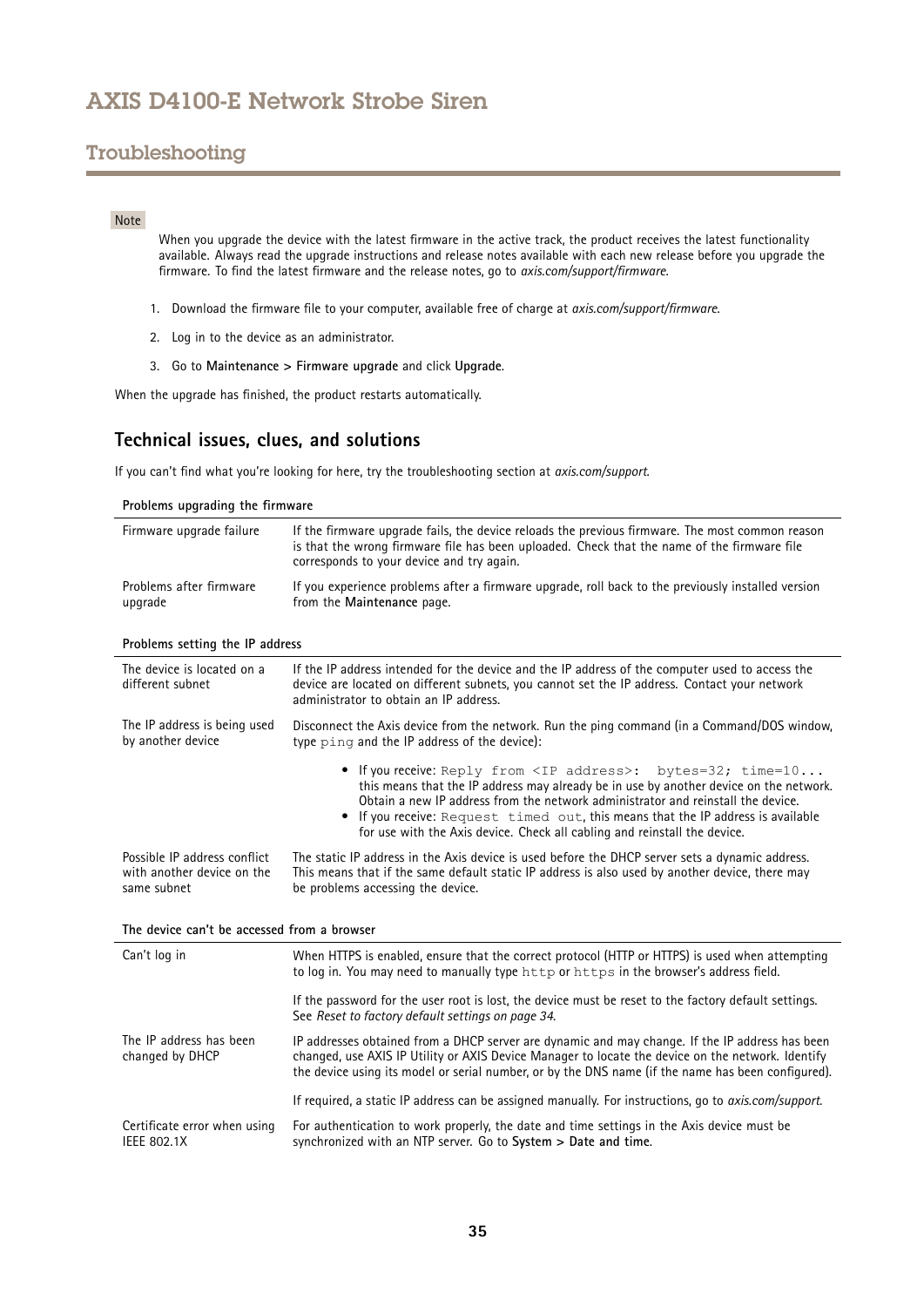# <span id="page-35-0"></span>Troubleshooting

#### **The device is accessible locally but not externally**

To access the device externally, we recommend you to use one of the following applications for Windows® :

- AXIS Companion: free of charge, ideal for small systems with basic surveillance needs.
- AXIS Camera Station: 30-day trial version free of charge, ideal for small to mid-size systems.

For instructions and download, go to *[axis.com/vms](https://www.axis.com/vms)*.

| Problems with the sound                    |                                                                                                                        |
|--------------------------------------------|------------------------------------------------------------------------------------------------------------------------|
| The device is not as loud as<br>expected   | Check that the device is closed correctly and that there are no obstructions in the horn or on<br>the speaker element. |
| The device makes no sound                  | Check if the device is in Maintenance mode. If it's in maintenance mode, turn it off.                                  |
| Problems with the light                    |                                                                                                                        |
| The device is not as bright<br>as expected | Check that a PoE class 4 power supply is used.                                                                         |
|                                            | Check the device's ambient temperature. If the device is installed in a high temperature                               |

### **Performance considerations**

The following factors are important to consider:

- Heavy network utilization due to poor infrastructure affects the bandwidth.
- For maximum light output, <sup>a</sup> PoE Class <sup>4</sup> power source is required.
- The light output can be reduced if the device is soiled, or at high ambient temperatures.
- In bright environments such as in direct sunlight, consider using the sunshield accessory to improve visibility.
- The sound output can be reduced if the siren is blocked or if the device is not correctly closed.

environment, the lights will dim automatically.

• The installation environment can affect the sound output. The sound volume can be higher if the device is installed on <sup>a</sup> wall or in an enclosed space, and lower if installed on <sup>a</sup> pole in an open space.

### **Contact support**

Contact support at *[axis.com/support](https://www.axis.com/support)*.